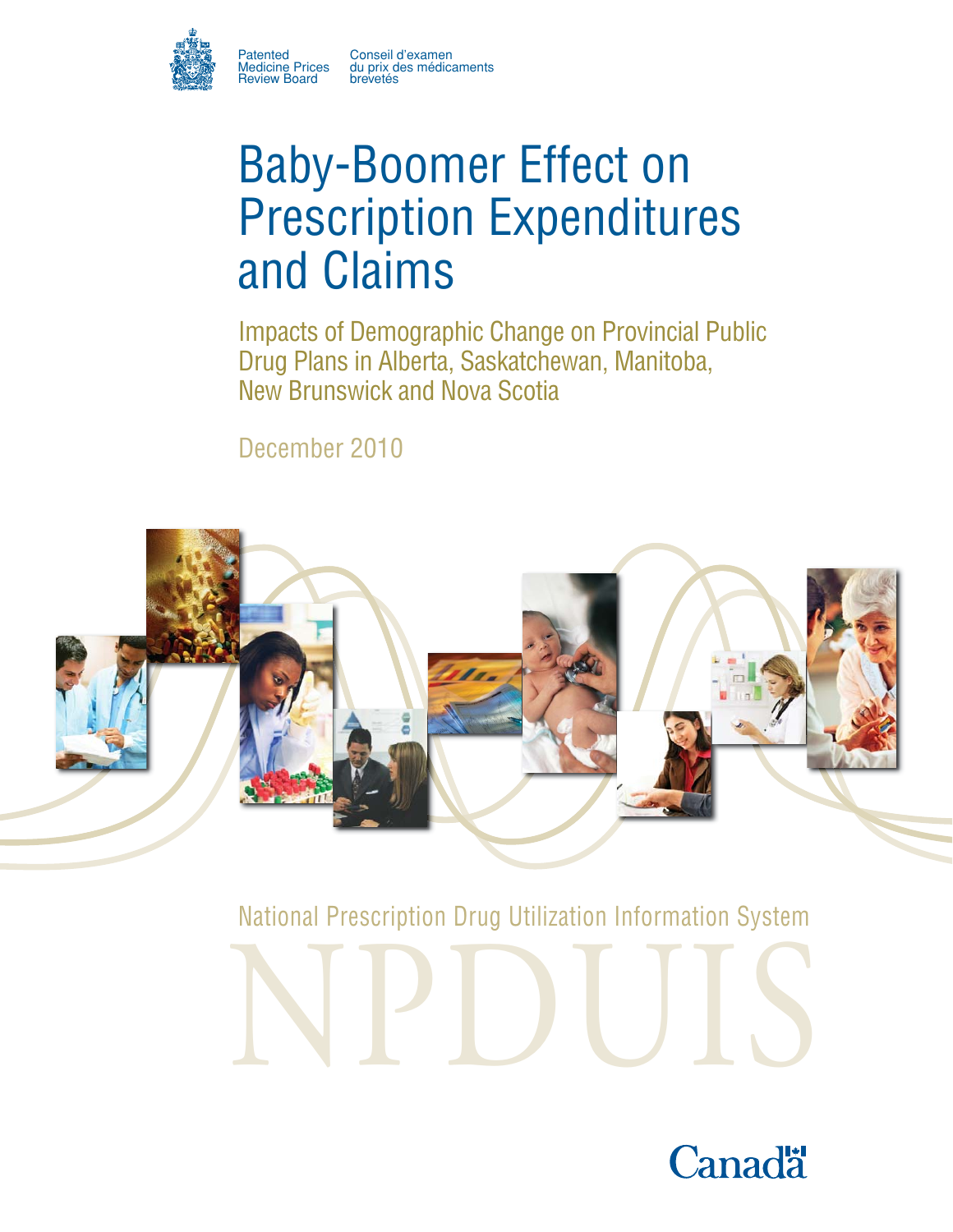Published by the Patented Medicine Prices Review Board

*Baby-Boomer Effect on Prescription Expenditures and Claims* is available in electronic format at www.pmprb-cepmb.gc.ca

Une traduction de ce document est également disponible en français sous le titre : *« Effet des baby-boomers sur les dépenses en médicaments d'ordonnance et les demandes de remboursement ».*

The Patented Medicine Prices Review Board Standard Life Centre Box L40 333 Laurier Avenue West Suite 1400 Ottawa, ON K1P 1C1 Tel.: 1-877-861-2350 613-952-7360 Fax: 613-952-7626 TTY 613-957-4373 Email: pmprb@pmprb-cepmb.gc.ca Web: www.pmprb-cepmb.gc.ca

ISBN: 978-1-100-17493-8 Cat. No.: H82-6/2010E-PDF

The statements and opinions expressed in this NPDUIS report do not represent the official position of the PMPRB. NPDUIS is a research initiative that operates independently of the regulatory activities of the Board.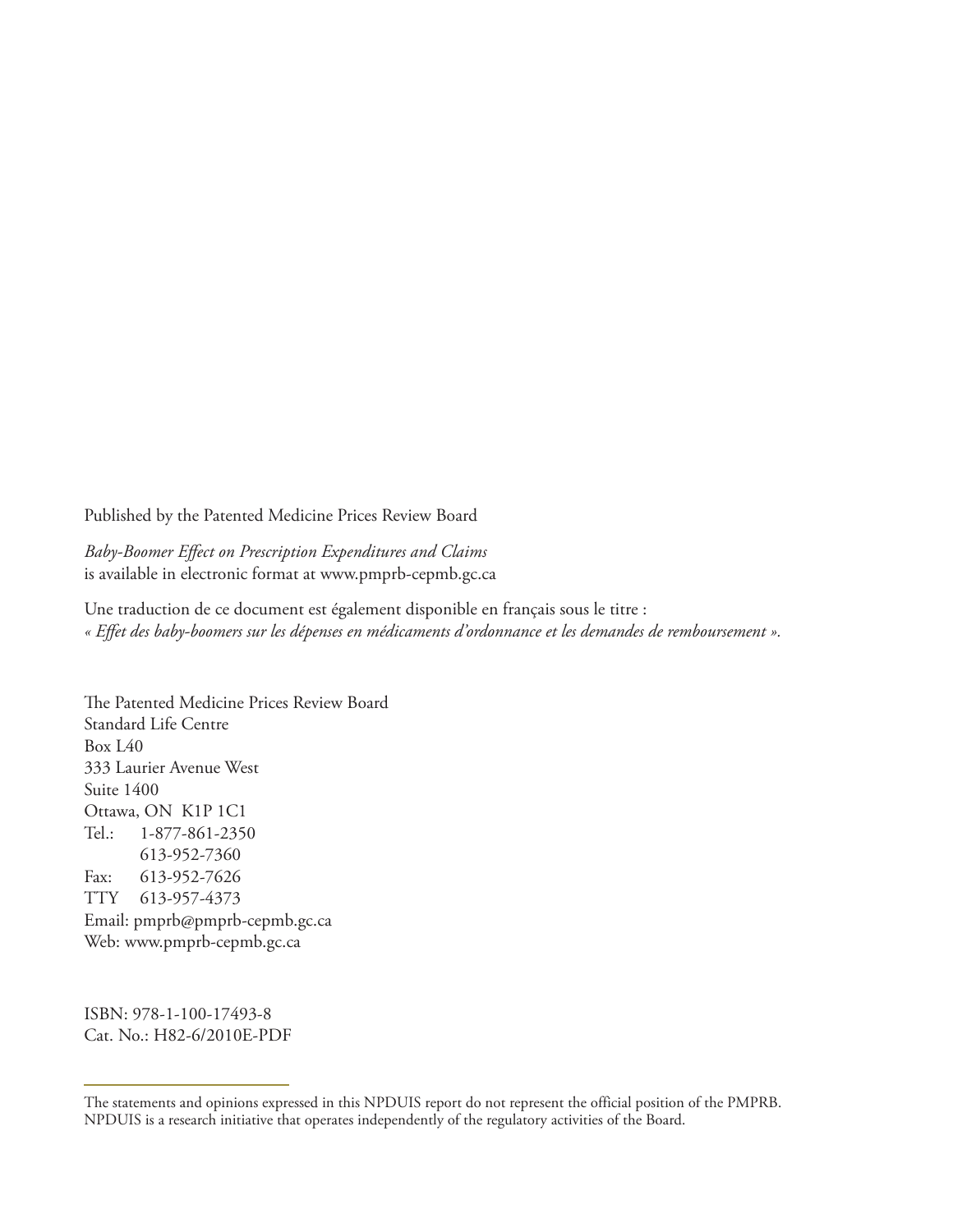# **About the PMPRB**

The Patented Medicine Prices Review Board (PMPRB) is an independent quasi-judicial body established by Parliament in 1987.

The PMPRB has a dual role: to ensure that prices at which patentees sell their patented medicines in Canada are not excessive; and to report on pharmaceutical trends of all medicines and on R&D spending by patentees.

The PMPRB reports annually to Parliament, through the Minister of Health, on its activities, on pharmaceutical trends relating to all medicines, and on the R&D spending by patentees.

# **The NPDUIS Initiative**

The National Prescription Drug Utilization Information System (NPDUIS) provides critical analyses of drug price, utilization, and cost trends in Canada to support drug plan policy decision-making for participating federal, provincial, and territorial governments.

The NPDUIS initiative is a partnership between the PMPRB and the Canadian Institute for Health Information. It was established in 2001 by the federal/provincial/territorial Ministers of Health.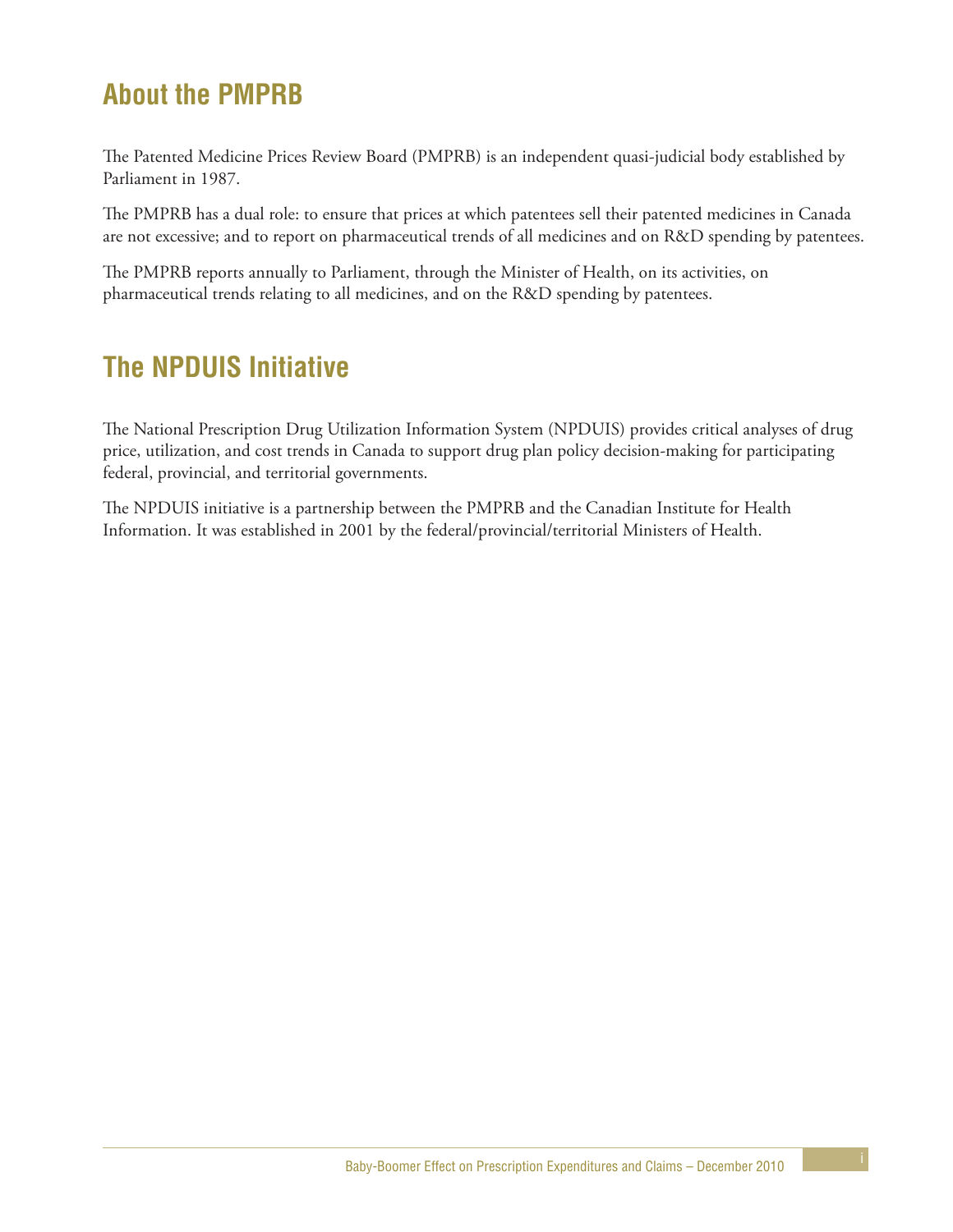# **Acknowledgements**

This report was prepared by the Patented Medicine Prices Review Board (PMPRB) under the provisions of the National Prescription Drug Utilization Information System (NPDUIS).

The PMPRB recognizes the contributions of the members of the NPDUIS Steering Committee for their expert oversight and guidance in the preparation of this report.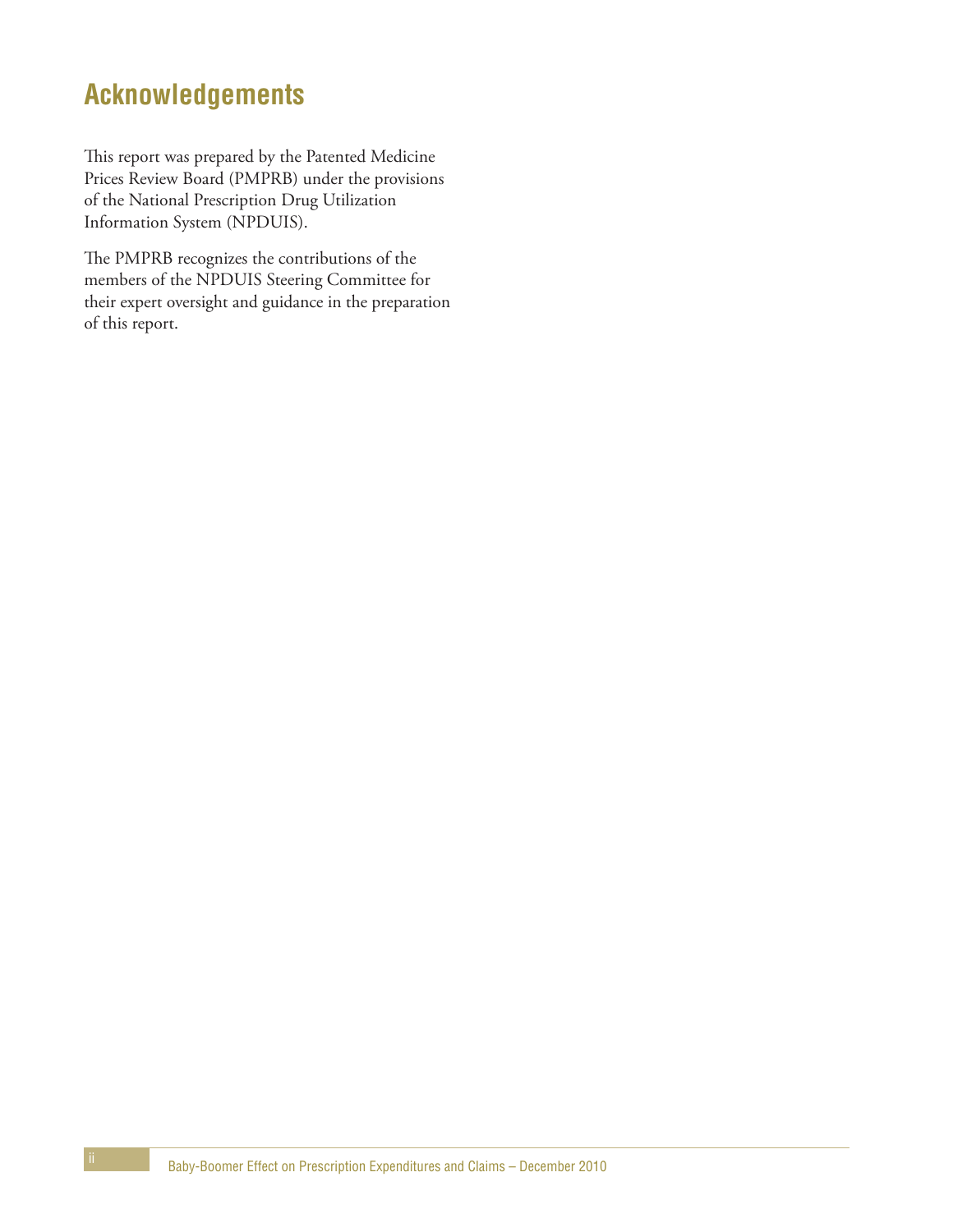# **Executive Summary**

In 2011, the oldest members of the baby-boomer generation will turn 65. This demographic shift will herald dramatic changes in health care expenditures, including an increase in spending for prescription medications and an increase in the number of reimbursement claims.

Based on public drug plan data from five provinces, Alberta, Saskatchewan, Manitoba, New Brunswick and Nova Scotia, this report focuses on the sector of the population that is 65 years of age or older and covered by provincial drug plans.

The study analyzes recent historical data (2002–2006) and the projected future growth in expenditures and number of prescriptions over a 25-year period (2006–2031). Future growth is predicted based on the 2006 per beneficiary cost for each 5-year period.

Although many factors contribute to the average annual growth rate (AAGR) in prescription medication expenditures (including the regulation of pharmaceuticals and market structure), for the purpose of this study, only the effects of demographic change are considered. It is important to note that the findings in this study cannot be extrapolated to other Canadian population groups or other sectors of the health care system.

# **Historical Analyses (2002–2006)**

From 2002 to 2006, Alberta experienced the greatest AAGR in prescription expenditures (6.6%), followed by New Brunswick (6.2%), Manitoba (5.7%), Saskatchewan (5.5%) and Nova Scotia (5.3%).

When the impact of demographic change was isolated, Alberta once again had the most pronounced increase in AAGR at 3.3%. The other four provinces experienced a slower growth: New Brunswick (1.3%), Manitoba (1.1%), Nova Scotia (0.8%) and Saskatchewan (0.6%).

### **Projection Analyses (2011–2031; base year: 2006)**

Over this period, Alberta is expected to experience the highest AAGR in Rx expenditure attributable to demographic change at 3.8%. Other predicted future growth in prescription expenditures, attributable to demographic change, is regionally clustered: New Brunswick and Nova Scotia are expected to experience the next highest impact with an AAGR of 2.9% each over the 25-year period. Manitoba and Saskatchewan are expected to be the least affected by future demographic changes, with a projected AAGR in Rx dollars of 2.4% and 1.9%, respectively.

From 2006 to 2031, projections indicate that Alberta will experience a 2.52-fold increase in prescription expenditures due to demographic impact. During the same time period, prescription expenditures in New Brunswick and Nova Scotia are expected to slightly more than double, as compared to their 2006 base levels, while Manitoba is projected to have a 1.81-fold increase and a 1.62-fold increase is predicted for Saskatchewan.

Estimated expenditure increases attributable to demographic change will be moderate in the first time period (2006–2011), followed by a higher sustained growth for the next three time periods (2011–2016, 2016–2021, 2021–2026). A slower growth of prescription expenditures will be experienced during the last period from 2026 to 2031.

The outcome measures (growth rates, ratios), whether they are associated with prescription expenditures or the number of claims, are similar in their respective provinces.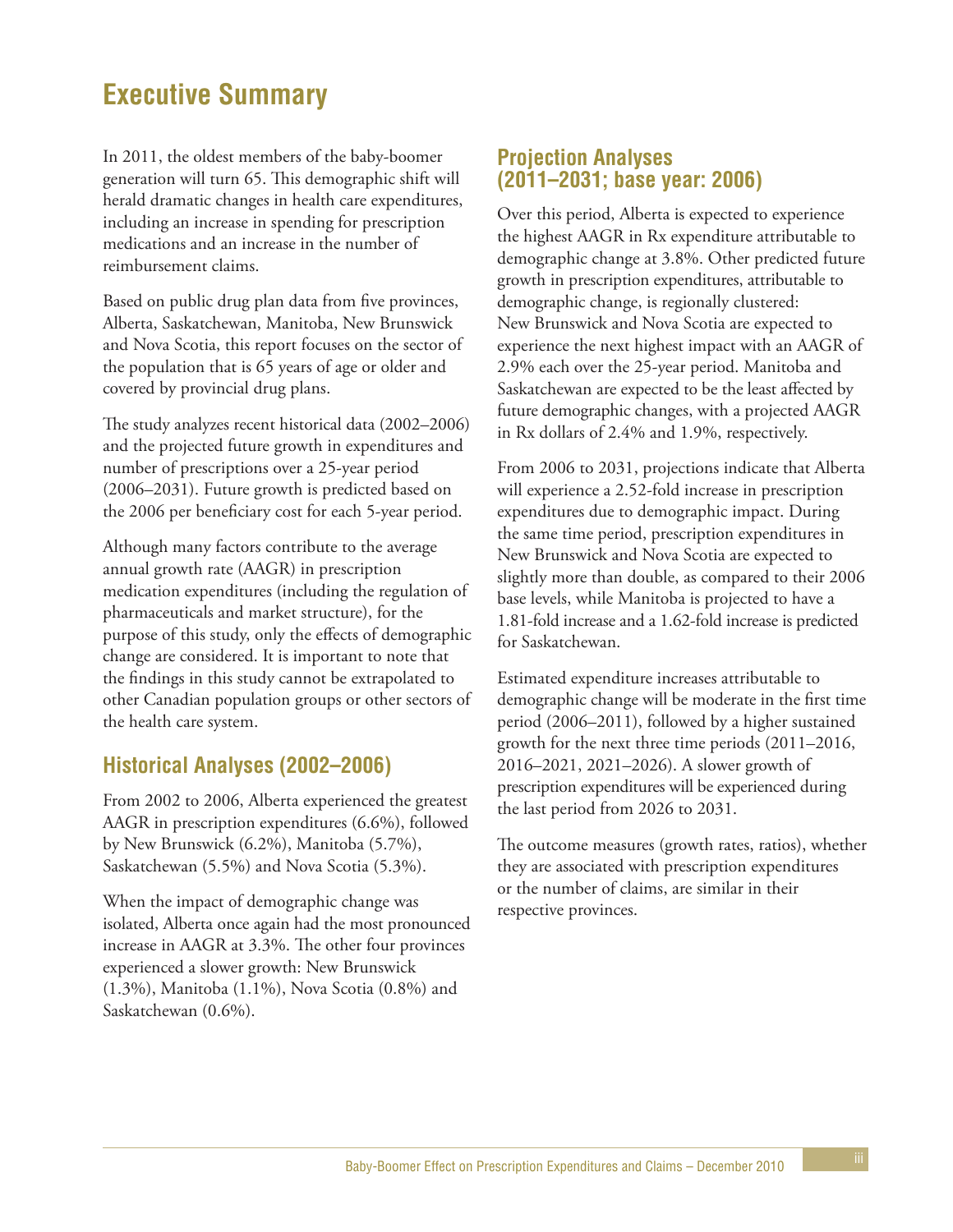# **Table of Contents**

| 1              |     |                                                                              |
|----------------|-----|------------------------------------------------------------------------------|
| $\overline{2}$ |     |                                                                              |
|                | 2.1 |                                                                              |
|                | 2.2 | Provincial Public Drug Plan Information for Alberta, Saskatchewan, Manitoba, |
|                | 2.3 |                                                                              |
| 3              |     |                                                                              |
|                | 3.1 |                                                                              |
|                | 3.2 |                                                                              |
| 4              |     |                                                                              |
| 5              |     |                                                                              |
|                | 5.1 |                                                                              |
|                | 5.2 |                                                                              |
|                |     |                                                                              |
| 6              |     |                                                                              |
|                | 6.1 |                                                                              |
|                | 6.2 |                                                                              |
|                |     |                                                                              |
| $\overline{7}$ |     |                                                                              |
| 8              |     |                                                                              |
| 9              |     |                                                                              |
|                |     |                                                                              |
|                |     |                                                                              |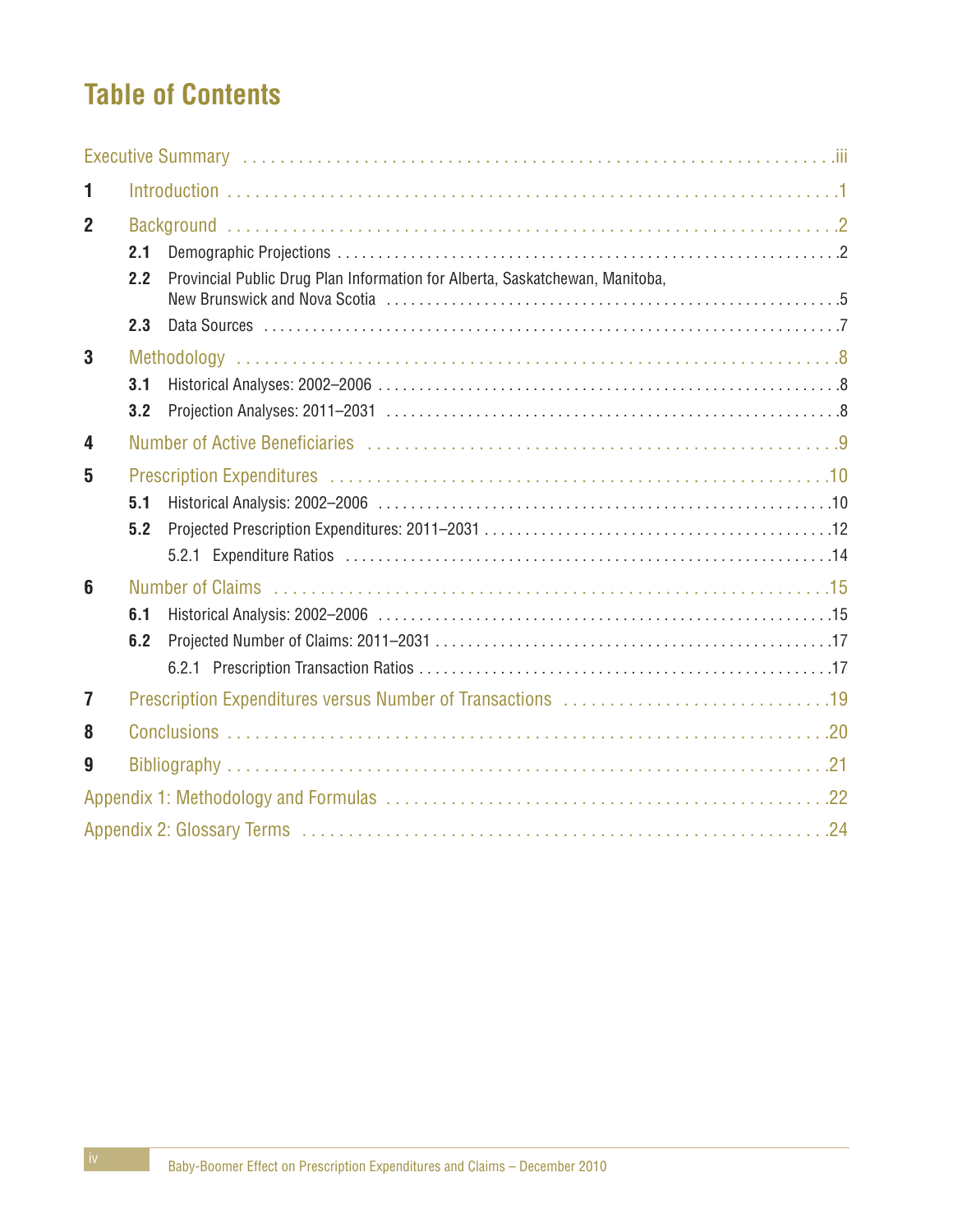# **1 Introduction**

Baby boomers, defined as individuals born between 1946 and 1965, have had a pronounced influence on our culture, politics and economy. In 2006, nearly one in three Canadians fell into this category, with an age range between 41 and 60 years. By 2011, the first of the baby-boomer generation will be 65 years of age and will be eligible for the drug plan coverage provided by many of the provincial/territorial governments. This will have a significant impact on health care expenditures, including pharmaceuticals.

To support decision makers in the health care field in planning for future financial and operational demands, the impact of demographic change on provincial public drug plan expenditures and the number of claims were approached historically (2002–2006) and prospectively (2011–2031). Due to the availability of data, these analyses were restricted to five Canadian provinces: Alberta, Saskatchewan, Manitoba, New Brunswick and Nova Scotia.

Over the years, baby boomers will move through various age–sex cohorts, increasing and decreasing their numbers within these groups. Since the cost per beneficiary varies across the age–sex cohorts, total prescription expenditures will be affected by the shifting demographic profile. In this report, the expenditures attributed to demographic impact were calculated based on the 2006 per beneficiary cost for each 5-year age–sex cohort aged 65 years or over.

Although prescription expenditures and the number of claims, whether they are public or private, are influenced by a wide range of factors (including the incidence and treatment of diseases, the structure of pharmaceutical markets and government policy), this research paper does not attempt to quantify the effects of factors other than demographics. Projections assume that the impacts of other influencing factors will not change from the beginning to the end of projection period.

It is beyond the scope of this paper to evaluate the impact of an aging population on overall government expenditures. The findings cannot be extrapolated to other population groups or health care sectors.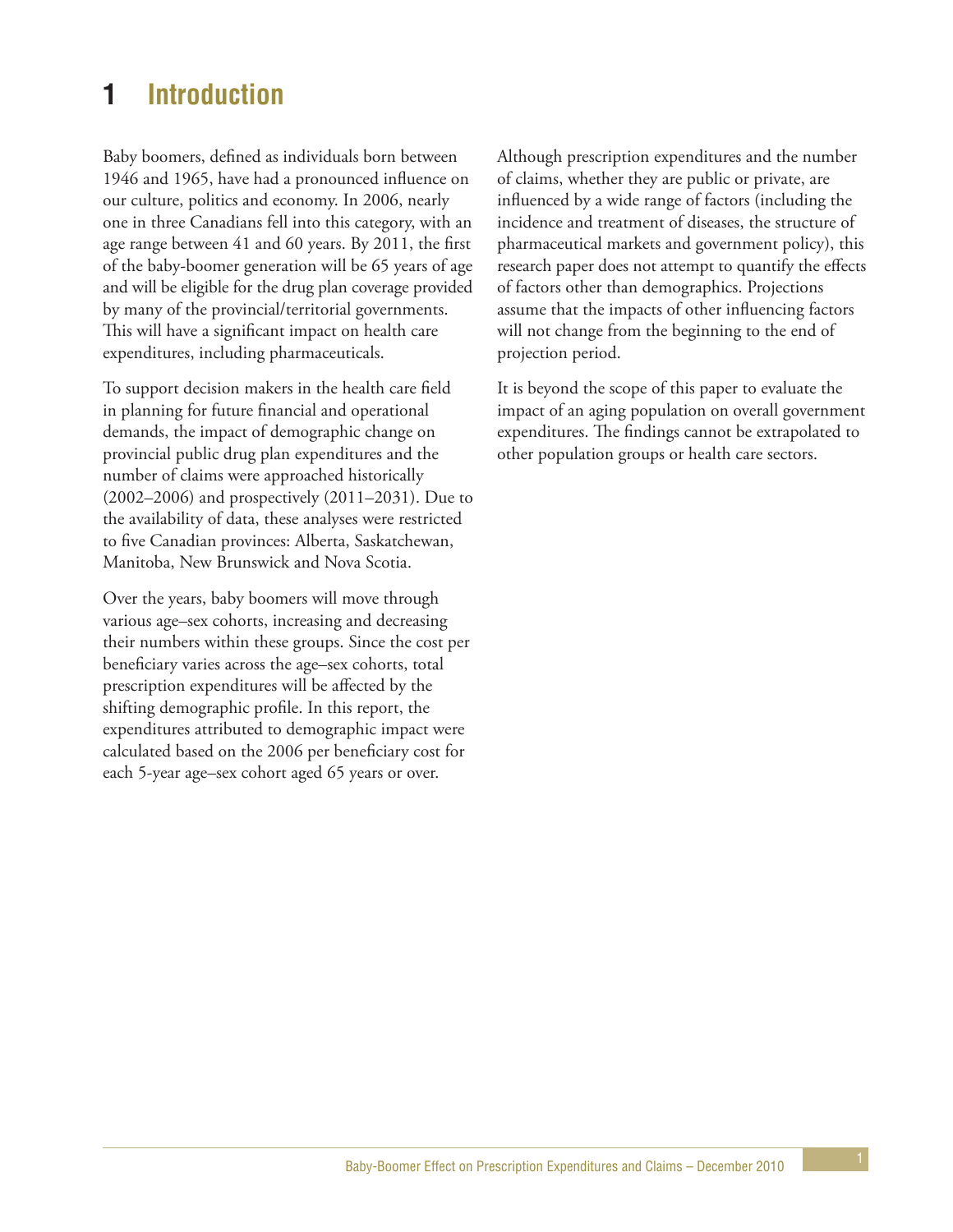# **2 Background**

# **2.1 Demographic Projections**

The underlying assumptions for the population projections used in this study were produced by Statistics Canada using a component methodology to account for regional differences. The data for each of the provinces are listed in Table 1 (Statistics Canada 2005).

The age–sex composition of the Canadian population will change considerably from 2002 to 2031. As illustrated in Figures 1 and 2, the population of the <50-year-old age group will undergo only a minimal change. There will be a significant increase in the

groups between 50 and 65 years of age, and the most considerable increase will be in the groups that are 65 years of age or older (as indicated by the gap between the 2002 and 2031 curves).

This shift in population can also be examined by considering the percentage of the total Canadian population that is composed of individuals older than 65. As shown in Figure 3, the steepest rate of increase in this segment of the population occurs during the projected study period (2011–2031). This is followed by a slower, but still positive, rate of change.

|               | <b>Mortality rate (years)</b> |                | <b>Total fertility</b><br>rate per | Immigration  | <b>Total</b><br>emigration | Net interprovincial<br>migration<br>(thousands) |
|---------------|-------------------------------|----------------|------------------------------------|--------------|----------------------------|-------------------------------------------------|
|               | <b>Males</b>                  | <b>Females</b> | rate $(\% )$<br>woman              | rate $(\% )$ |                            |                                                 |
| Alberta       | 82.2                          | 86.1           | 1.69                               | 0.49         | 0.17                       | 4.2                                             |
| Saskatchewan  | 81.3                          | 85.9           | 1.83                               | 0.18         | 0.10                       | $-1.2$                                          |
| Manitoba      | 81.1                          | 85.3           | 1.80                               | 0.70         | 0.12                       | $-4.3$                                          |
| New Brunswick | 81.3                          | 85.8           | 1.39                               | 0.09         | 0.06                       | 2.6                                             |
| Nova Scotia   | 81.1                          | 85.3           | 1.37                               | 0.17         | 0.08                       | 3.7                                             |

#### **Table 1. Component assumptions for a medium-growth scenario for 2031**<sup>a</sup>

*<sup>a</sup>* Source: Statistics Canada (2005).

### **Figure 1. Age distribution of the male population in Canada in 2002 and 2031**<sup>1</sup>



1 The spike in the curve is due to the high level of aggregation in the 90+ category.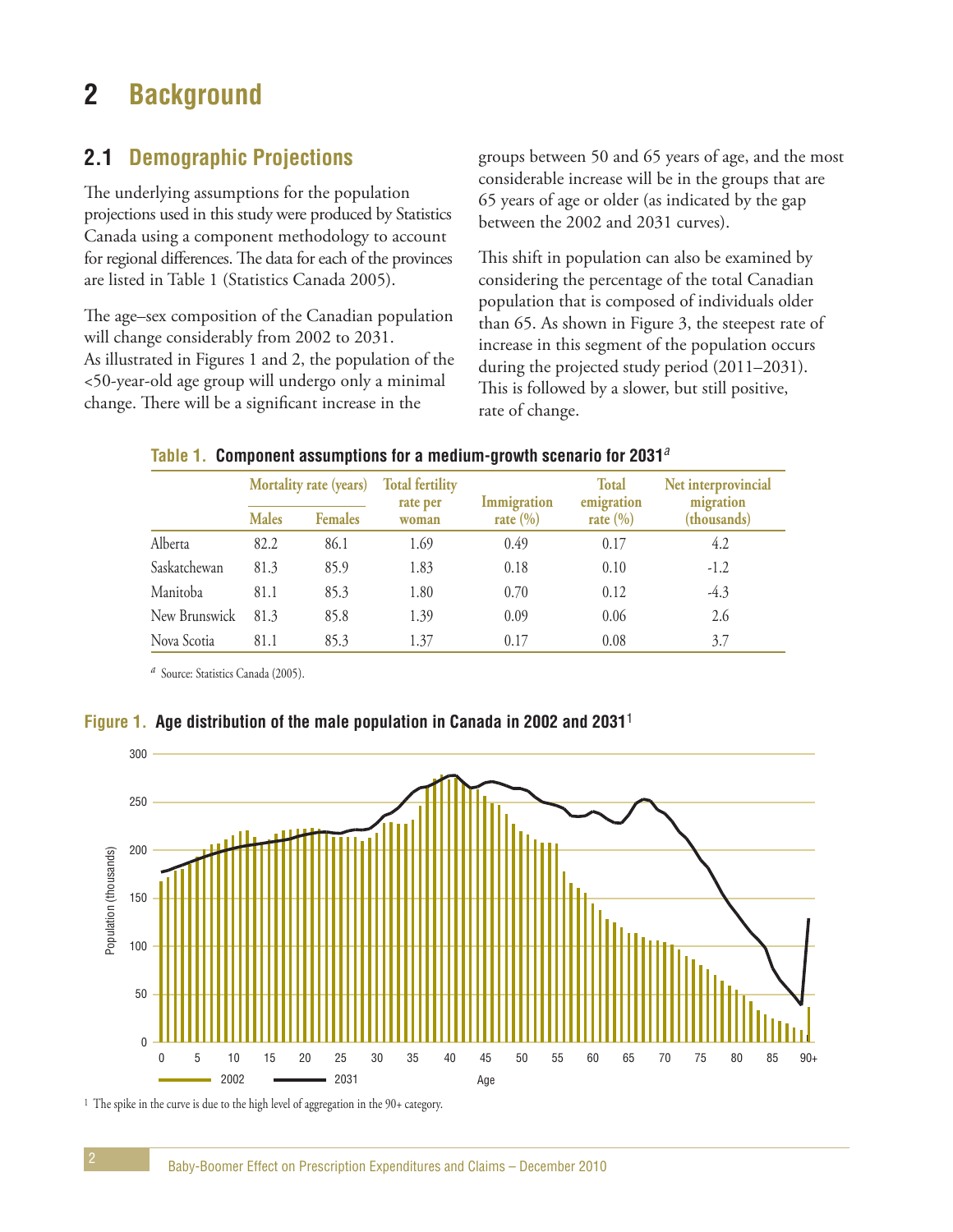

### **Figure 2. Age distribution of the female population in Canada in 2002 and 2031**<sup>1</sup>

1 The spike in the curve is due to the high level of aggregation in the 90+ category.



### **Figure 3. Percentage of the Canadian population aged 65 and older, 1971–2055**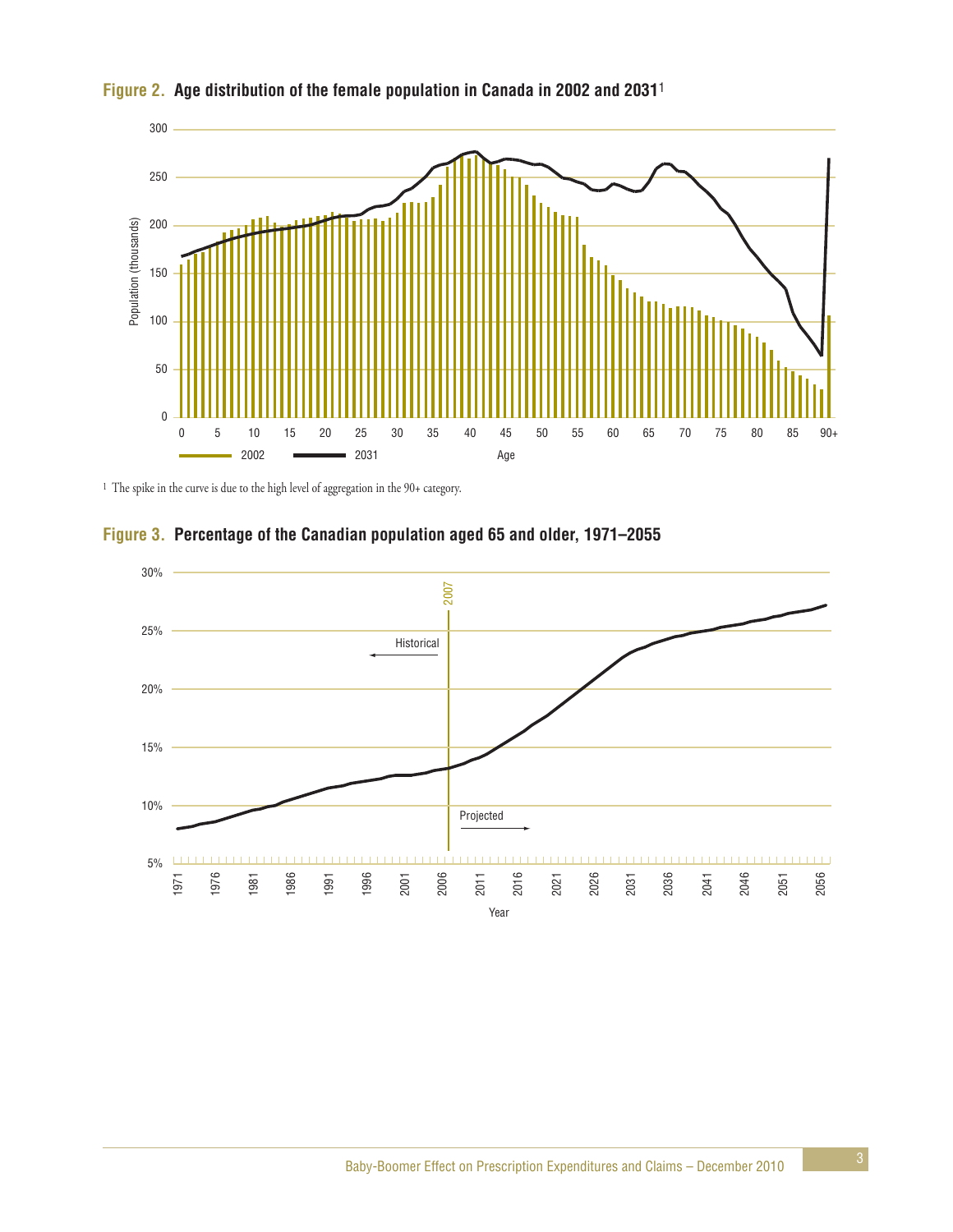

#### **Figure 4. Percentage of the population aged 65 and older by province, 2006–2031**

Among the five provinces studied in this report, there is a considerable variation in the proportion of their populations that are 65 years of age or older (see Figure 4). In 2006, Saskatchewan had the largest percentage of senior citizens at 14.8%; Nova Scotia, New Brunswick and Manitoba had somewhat lower proportions at 14.5%, 14.2% and 13.5%, respectively; and Alberta had a significantly lower proportion of 10.6%. This distribution is projected to change over the 25-year study period.

Beginning in 2011, New Brunswick and Nova Scotia are expected to overtake the other provinces. For example, the percentage of New Brunswick's population proportion aged 65 and over will steadily increase from 14.2% to 28.6% during the 25-year period. Although Alberta will also experience a substantial increase, it will continue to have the lowest percentage of its population in this category. Manitoba will experience the least change in the proportion of its population aged 65 and over, increasing from 13.5% to 21.7%.

| Table 2. Projected population of those 65 years of |
|----------------------------------------------------|
| age and over by province, 2006–2031                |

|               | Population (thousands) |                |           |           |           |  |  |
|---------------|------------------------|----------------|-----------|-----------|-----------|--|--|
|               | AB                     | <b>SK</b>      | <b>MB</b> | <b>NB</b> | <b>NS</b> |  |  |
| 2006          | 350.3                  | 147.2          | 159.8     | 106.7     | 136.0     |  |  |
| 2011          | 410.0                  | 151.0          | 170.8     | 120.7     | 152.9     |  |  |
| 2016          | 505.8                  | 167.0          | 196.1     | 144.9     | 182.1     |  |  |
| 2021          | 627.2                  | 192.1          | 226.9     | 170.5     | 213.0     |  |  |
| 2026          | 767.0                  | 220.9          | 263.2     | 196.9     | 246.6     |  |  |
| 2031          | 888.1                  | 243.4          | 294.8     | 219.4     | 275.6     |  |  |
|               |                        | Percent change |           |           |           |  |  |
|               | AB                     | SК             | <b>MB</b> | <b>NB</b> | <b>NS</b> |  |  |
| 2006-2011     | 17.0%                  | 2.6%           | $6.9\%$   | 13.1%     | 12.4%     |  |  |
| $2011 - 2016$ | 23.4%                  | 10.6%          | 14.8%     | 20.0%     | 19.1%     |  |  |
| 2016-2021     | 24.0%                  | 15.0%          | 15.7%     | 17.7%     | 17.0%     |  |  |
| $2021 - 2026$ | 22.3%                  | 15.0%          | $16.0\%$  | 15.5%     | 15.8%     |  |  |
| 2026-2031     | 15.8%                  | 10.2%          | 12.0%     | 11.4%     | 11.8%     |  |  |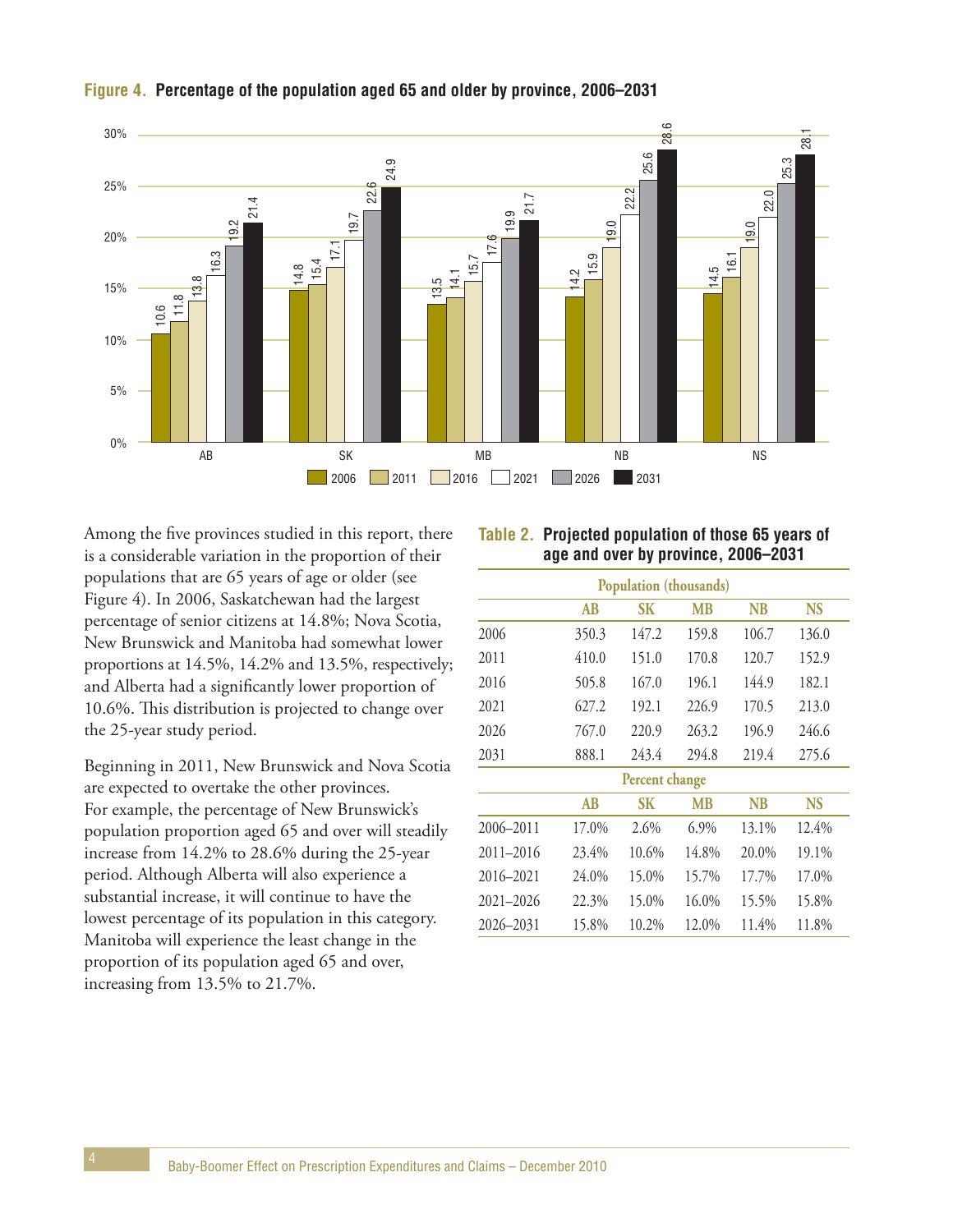



1 Source: Statistics Canada (2005).

Although it has the lowest proportion of the population aged 65 or over, Alberta has the greatest number of individuals in this group. It is followed by Manitoba, Saskatchewan, Nova Scotia and New Brunswick, respectively (see Table 2). This ranking is relatively consistent throughout the study period. For each time period, Alberta is predicted to experience the largest increases in this population group, while Saskatchewan is expected to experience the smallest increases.

Figure 5 illustrates dependency ratios: the number of persons aged 65 year and over per 100 persons of working age (15 to 64). These ratios increase significantly across all of the provinces during the study period. In the province of New Brunswick, for instance, there were an estimated 20.3 seniors per 100 persons of working age in 2006. By 2031, it is projected that there will be 48.4 seniors per 100 persons of working age.

### **2.2 Provincial Public Drug Plan Information for Alberta, Saskatchewan, Manitoba, New Brunswick and Nova Scotia**

Table 3 provides basic information on the provincial government drug coverage for those aged 65 years and older. With the exception of Manitoba, all of the provincial drug plans have programs specifically geared to seniors. Manitoba's coverage of senior citizens is administered through a system of income-tested deductibles. In Saskatchewan, the senior population may access benefits through the public drug plan's broader programs (Special Support) or a seniorspecific program, which introduced income-tested eligibility in July 2007. As can be seen in the table, Saskatchewan, New Brunswick and Nova Scotia also vary their benefits according to income indirectly through the Guaranteed Income Supplement (GIS).

In Manitoba, deductibles must be met before the provincial government drug plan provides assistance. In Saskatchewan, deductibles are administered in all plans except for the Seniors' drug plan. Nova Scotia is the only province in the study that applies a premium prior to the receipt of benefits.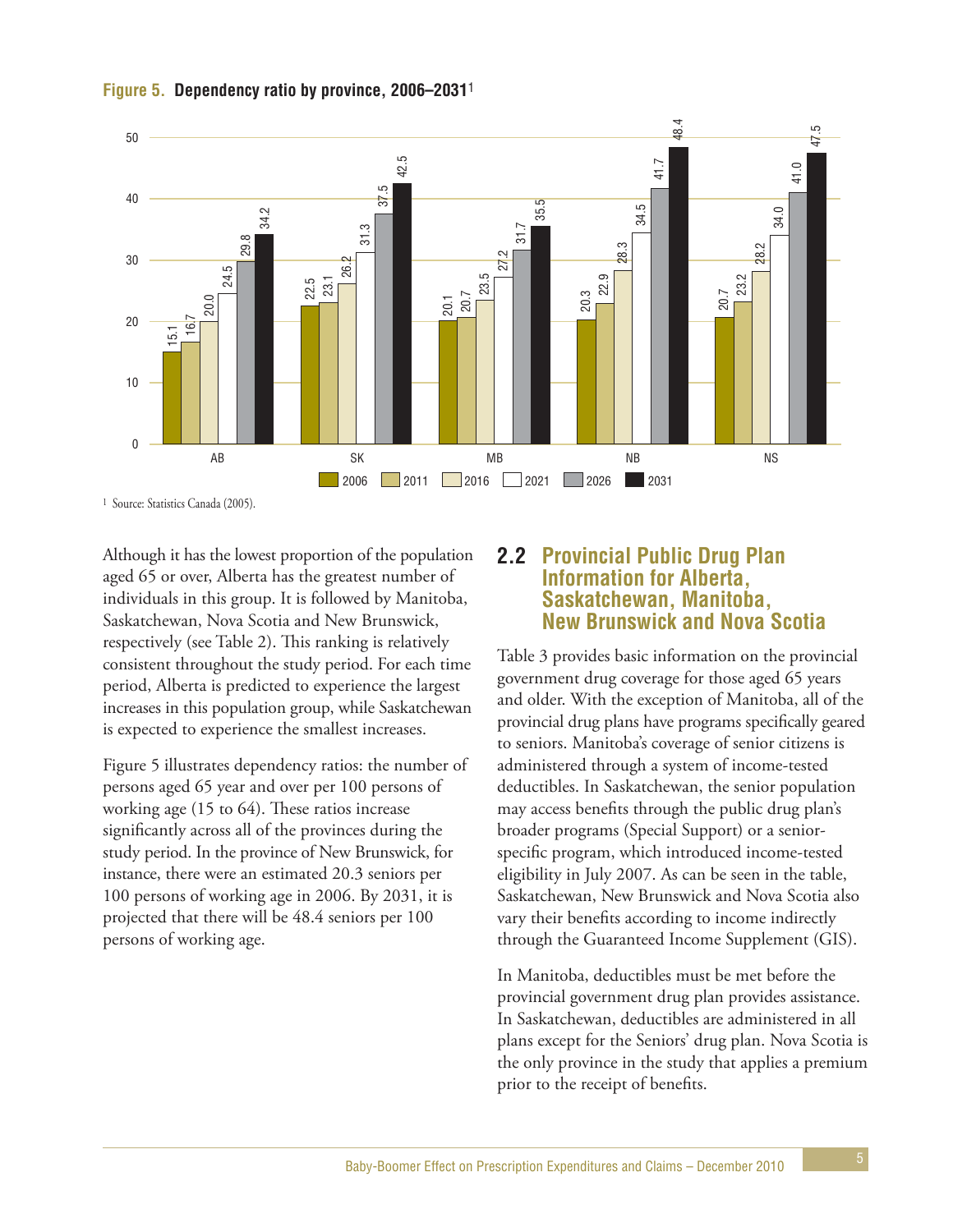| <b>Province</b>  | Program plan                                                                      | <b>Eligibility of</b><br>beneficiaries                                                 | Premium                  | Deductible                                    | Co-payment                                                                                                                                  | Maximum annual<br>co-payment |
|------------------|-----------------------------------------------------------------------------------|----------------------------------------------------------------------------------------|--------------------------|-----------------------------------------------|---------------------------------------------------------------------------------------------------------------------------------------------|------------------------------|
| Alberta          | Seniors                                                                           | $\geq 65$ years of age                                                                 | None                     | None                                          | 30% of prescription to a<br>maximum \$25 per<br>prescription                                                                                | n/a                          |
| Saskatchewan     | Special Support<br>Program                                                        | All residents                                                                          | None                     | 3.4% of<br>adjusted family<br>income          | Individualized % of<br>prescription cost, based on<br>income and total drug costs                                                           | n/a                          |
|                  | Seniors'<br>Drug Planb                                                            | $\bullet \geq 65$ years<br>of age<br>• Income tested                                   | None                     | None                                          | Maximum of<br>\$15 per prescription<br>subject to approval                                                                                  | n/a                          |
|                  | Guaranteed Income<br>Supplement $(GIS)^c$<br>or Saskatchewan<br>Income Plan (SIP) | Receiving either<br>• SIP benefits or<br>• GIS and residing<br>in special-care<br>home | None                     | \$100<br>semi-annual<br>family<br>deductible  | \$15 per prescription up to<br>deductible; after deductible<br>is met, the co-payment is<br>35% up to a maximum of<br>\$15 per prescription | n/a                          |
|                  |                                                                                   | Receiving GIS<br>and living in<br>community                                            | None                     | \$200<br>semi-annual<br>family<br>deductible  |                                                                                                                                             | n/a                          |
| Manitoba         | Pharmacies                                                                        | All residents                                                                          | None                     | 2.56% to 5.0%<br>of adjusted<br>family income | None                                                                                                                                        | None                         |
| New<br>Brunswick | Prescription Drug<br>Program - Plan A                                             | Seniors with GIS<br>(income tested)                                                    | None                     | None                                          | \$9.05 per prescription                                                                                                                     | \$250                        |
|                  |                                                                                   | Seniors without<br><b>GIS</b>                                                          | None                     | None                                          | \$15 per prescription                                                                                                                       | n/a                          |
| Nova Scotiad     | Seniors Pharmacare<br>Program                                                     | Seniors with GIS                                                                       | None                     | None                                          | 33% of prescription cost<br>with a minimum of \$3                                                                                           | \$382                        |
|                  |                                                                                   | Seniors without<br><b>GIS</b>                                                          | Up to $$424$<br>per year | None                                          |                                                                                                                                             |                              |

#### **Table 3. Provincial public drug plan coverage for senior citizens (CIHI 2008)**<sup>a</sup>

*a* For more information on provincial government drug plan coverage, please visit the following Web sites: www.health.gov.ab.ca/ahcip\_prescription.html, www.health.gov.sk.ca/ps\_drug\_plan.html, www.gov.mb.ca/health/pharmacare/index.html, www.gov.nb.ca/0212/intro-e.asp, www.gov.ns.ca/health/pharmacare/default.html

*b* Changes to Seniors' Drug Plan, effective July 2007, include income testing. Individuals must be eligible for federal age credit, which is based on the annual net income reported on line 236 of the income tax form in the previous year (source: http://www.health.gov.sk.ca/seniors-prescription-drug-plan).

*c* The Guaranteed Income Supplement (GIS) is established by the federal government as an additional benefit to low-income seniors who already receive Old Age Security.

*d* Premiums and co-payment maximums updated since publication of CIHI report. See http://www.gov.ns.ca/health/Pharmacare/seniors\_pharmacare/Seniors\_Information\_Booklet\_2008.pdf

Co-payments, either in the form of a flat rate or as a percentage of prescription drug cost, are applied in all of the provinces with the exception of Manitoba. A maximum or ceiling on co-payments is applied in the provinces of Nova Scotia and New Brunswick.

This research includes only the expenditures accepted by the public drug plans for citizens 65 years of age or older. A portion of these expenditures, in the form of deductibles or co-payments, may have been paid by beneficiaries or other parties.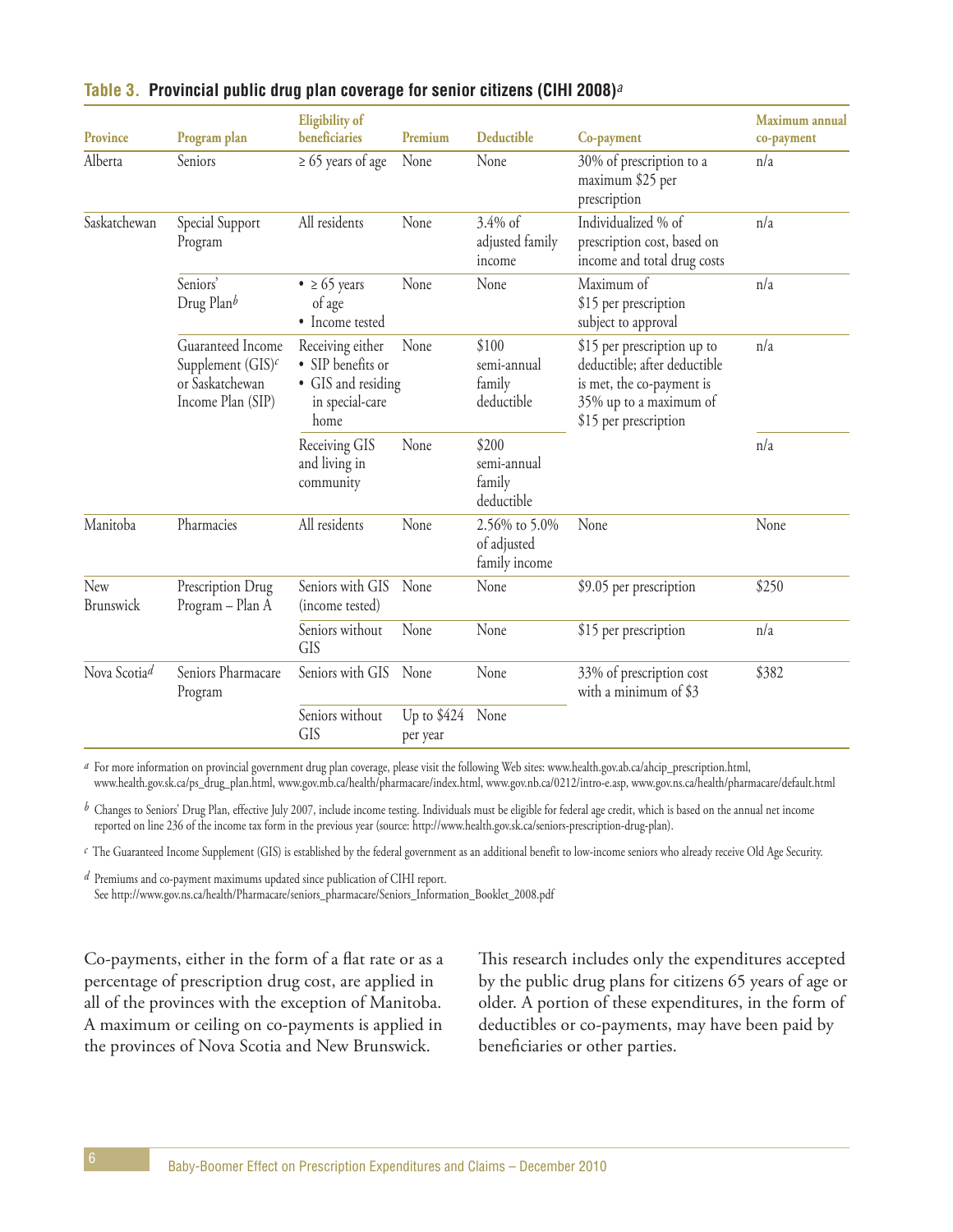|               | Total public plan<br>prescription expenditures<br>for $65+$ beneficiaries <sup>a</sup><br>(millions) | <b>Total prescribed</b><br>drug expenditures<br>(public and private funding) $\frac{b}{b}$<br>(millions) | Percentage share<br>of expenditure data<br>captured in report |
|---------------|------------------------------------------------------------------------------------------------------|----------------------------------------------------------------------------------------------------------|---------------------------------------------------------------|
| Alberta       | \$519.7                                                                                              | \$1,813.6                                                                                                | 28.7%                                                         |
| Saskatchewan  | \$166.1                                                                                              | \$576.0                                                                                                  | 28.8%                                                         |
| Manitoba      | \$210.4                                                                                              | \$654.3                                                                                                  | 32.2%                                                         |
| New Brunswick | \$104.7                                                                                              | \$534.5                                                                                                  | 28.9%                                                         |
| Nova Scotia   | \$155.7                                                                                              | \$613.3                                                                                                  | 25.4%                                                         |

#### **Table 4. Prescription expenditures percentage capture rate 2006**

*a* Source: NPDUIS database. *b* Source: CIHI (2008).

To determine the proportion of prescription expenditures captured in this study, total prescription expenditures obtained from the National Drug Utilization Information System (NPDUIS) database for beneficiaries aged 65 or older were divided by the total provincial expenditures for prescribed drugs. This denominator included both private and publicly funded sources (CIHI 2008). As illustrated in Table 4, the percentage of prescription expenditures captured in this report ranges from 25.4% in Nova Scotia to 32.2% in Manitoba.

# **2.3 Data Sources**

The main databases used for this research include the following:

- NPDUIS database for the Alberta, Saskatchewan, Manitoba, New Brunswick and Nova Scotia public drug plan data
- Statistics Canada's Population Projections Database for provincial age–sex population projections from 2011 to 2031; along with Canadian projected population numbers up to 2055
- Statistics Canada's Demographic Estimation Compendium 2006 for provincial and national population statistics, 1971–2006.

Provincial drug plan data (beneficiaries, prescription expenditures and number of claims) by 5-year age–sex cohorts for those 65 years of age and older was extracted from the NPDUIS database. At the start of this project, 2002 to 2006 data was available for Alberta, Saskatchewan, Manitoba, New Brunswick and Nova Scotia public drug plans.

In the historical analysis, each province's actual expenditures were adjusted for inflation by their respective Consumer Price Indexes, as provided by Statistics Canada.

The data obtained from the NPDUIS database was limited by the following parameters:

- active beneficiaries 65 years of age or older
- drugs with an assigned DIN (drug identification number)
- selected jurisdictions: Alberta, Saskatchewan, Manitoba, New Brunswick and Nova Scotia

In an effort to make interprovincial comparisons as accurate as possible, this study was based on prescription expenditures and the number of claims approved for payment prior to the adjudication of claims according to plan deductibles.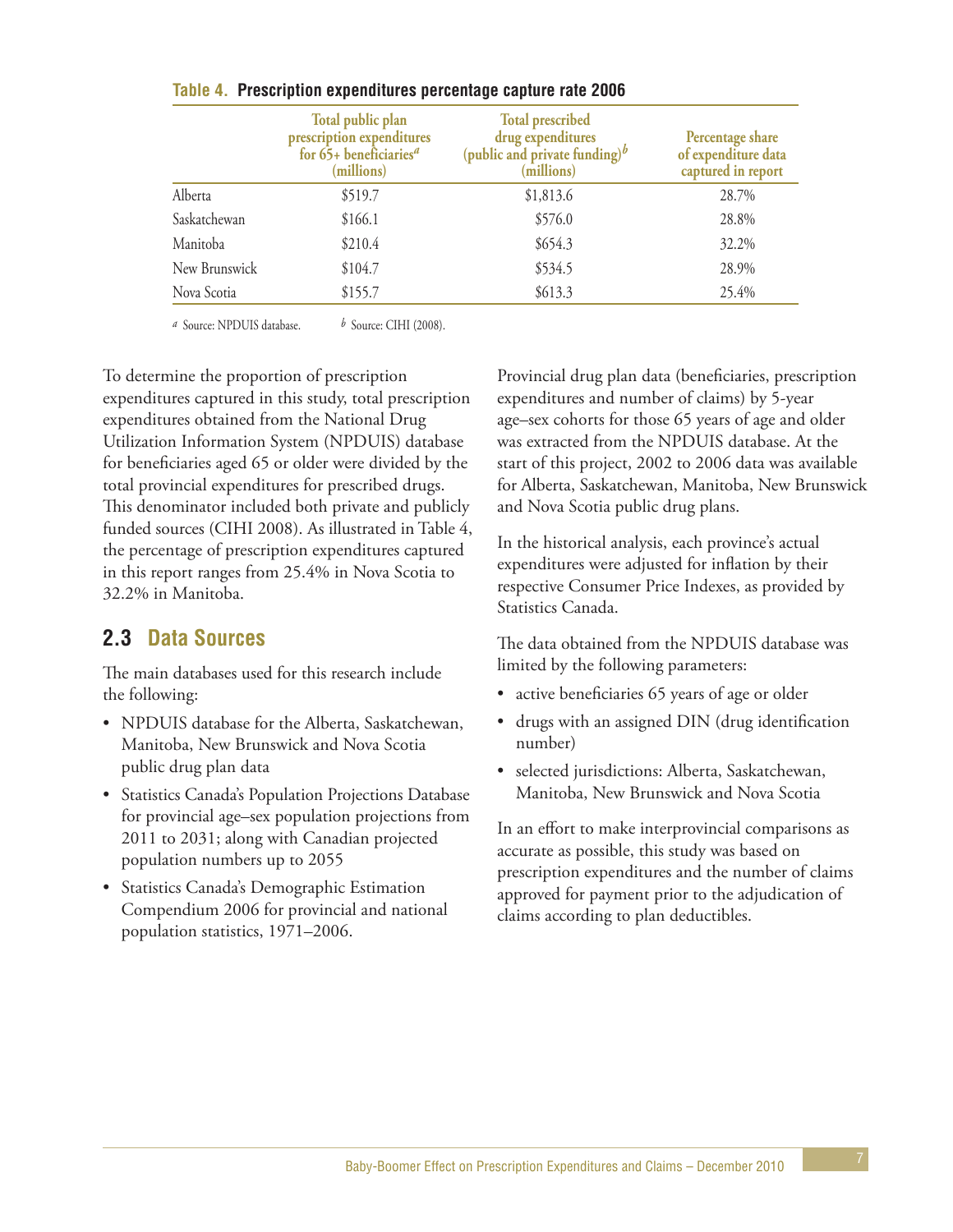# **3 Methodology**

The methodology is explained in terms of prescription expenditures. Except for the adjustment for inflation, the same methodology was applied to the number of claims. The method of calculating average costs per age–sex cohort and multiplying the values by the projected population of interest in each respective age–sex cohort has been widely used (Garrett and Martini 2007; CIHI 2005; Denton et al. 2002).

# **3.1 Historical Analyses: 2002–2006**

Two sets of prescription expenditures are provided:

- 1. actual prescription expenditures; and
- 2. prescription expenditures calculated using the 2006 average beneficiary cost for each age–sex cohort.

In the first case, actual expenditures were extracted from the database, adjusted for inflation and expressed in 2006 dollars. The year-over-year percent changes and average annual growth rates (AAGRs) of actual prescription expenditures were influenced by several factors, including demographic impact.

In the second case, the number of beneficiaries for each 5-year age–sex cohort for each year (2002–2006) was multiplied by the respective 2006 average cost per beneficiary. The expenditures in this case are greater than actual numbers, since the average cost per beneficiary increased over the historical period. In this instance, the year-over-year percentage increases and AAGRs represent the growth due to demographic impact alone.

# **3.2 Projection Analyses: 2011–2031**

From the NPDUIS database (number of beneficiaries) and Statistics Canada's population estimates, the beneficiary participation rates for each 5-year age–sex cohort were calculated for 2004, 2005 and 2006 (Statistics Canada 2006). To estimate the projected number of beneficiaries, the median participation rate was then applied to the projected population for each 5-year age–sex cohort for the following years: 2011, 2016, 2021, 2026 and 2031.

The projected number of beneficiaries for each of these cohorts was then multiplied by the respective 2006 average beneficiary cost. Since the average cost per beneficiary does not change, projected expenditures are automatically expressed in 2006 dollars. The percent changes and AAGRs in expenditures (number of claims) represent changes attributable to demographic impact alone.

Expenditure ratios were calculated by dividing the total projected expenditures in a given year by actual expenditures in the base year (2006). This ratio represents the factor by which expenditures have increased. For example, a ratio of 1.50 would indicate that expenditures in a given year increased by a factor of 1.50 or by 50%, as compared to the base year.

Further information and formulas can be found in Appendix 1.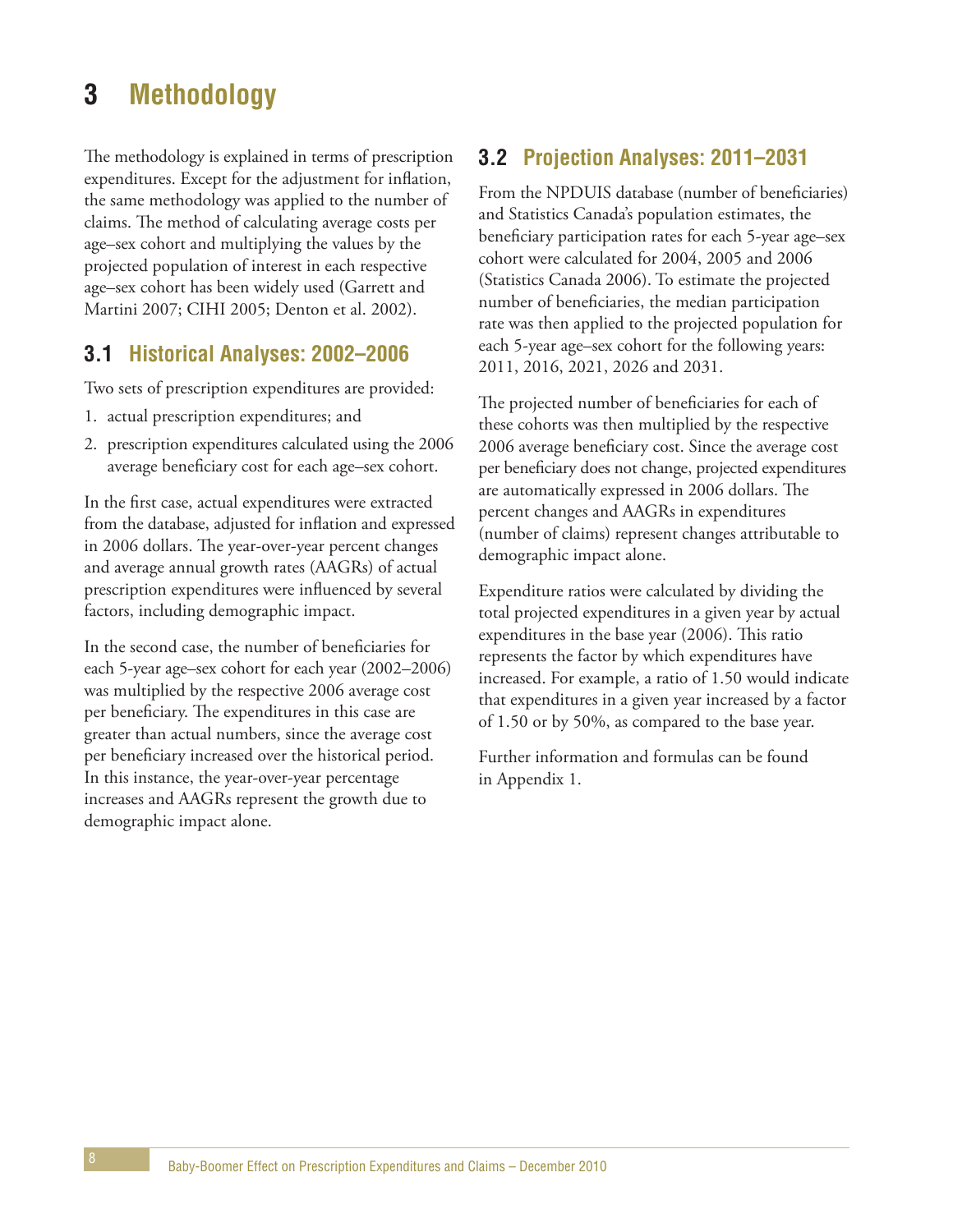# **4 Number of Active Beneficiaries**

In 2006, the number of active beneficiaries 65 years of age and older was greatest in Alberta (318,400), followed distantly by Manitoba (146,400) and Saskatchewan (133,500). Nova Scotia and New Brunswick had fewer than 100,000 active beneficiaries: 95,200 and 62,400, respectively.

As shown in Table 5, the AAGR for the number of active beneficiaries between 2002 and 2006 was highest in Alberta at 3.3% and lowest in Saskatchewan at 0.6% (New Brunswick 1.3%, Manitoba 1.1% and Nova Scotia 0.9%).

|      | Alberta |                 |       | Saskatchewan<br><b>Manitoba</b> |       |                 | <b>New Brunswick</b> |                                        | <b>Nova Scotia</b> |                 |
|------|---------|-----------------|-------|---------------------------------|-------|-----------------|----------------------|----------------------------------------|--------------------|-----------------|
|      |         | No. $% changea$ |       | No. $% changea$                 |       | No. $% changea$ |                      | No. % change <sup><math>a</math></sup> |                    | No. $% changea$ |
| 2002 | 279.9   |                 | 130.4 |                                 | 140.2 |                 | 59.3                 |                                        | 92.0               |                 |
| 2003 | 288.6   | $3.1\%$         | 130.7 | $0.3\%$                         | 141.9 | 1.3%            | 59.6                 | $0.5\%$                                | 92.3               | 0.2%            |
| 2004 | 297.8   | 3.2%            | 131.5 | 0.6%                            | 143.3 | 1.0%            | 60.3                 | 1.1%                                   | 93.0               | 0.8%            |
| 2005 | 308.0   | 3.4%            | 132.7 | $0.9\%$                         | 145.0 | 1.2%            | 61.4                 | 1.8%                                   | 94.1               | 1.2%            |
| 2006 | 318.4   | $3.4\%$         | 133.5 | 0.6%                            | 146.4 | 1.0%            | 62.4                 | 1.8%                                   | 95.2               | 1.2%            |
| AAGR |         | $3.3\%$         |       | $0.6\%$                         |       | 1.1%            |                      | 1.3%                                   |                    | 0.9%            |

#### **Table 5. Number of active beneficiaries 65 years of age and older (in thousands) — Historical analysis, 2002–2006**

*a* Year-over-year % change.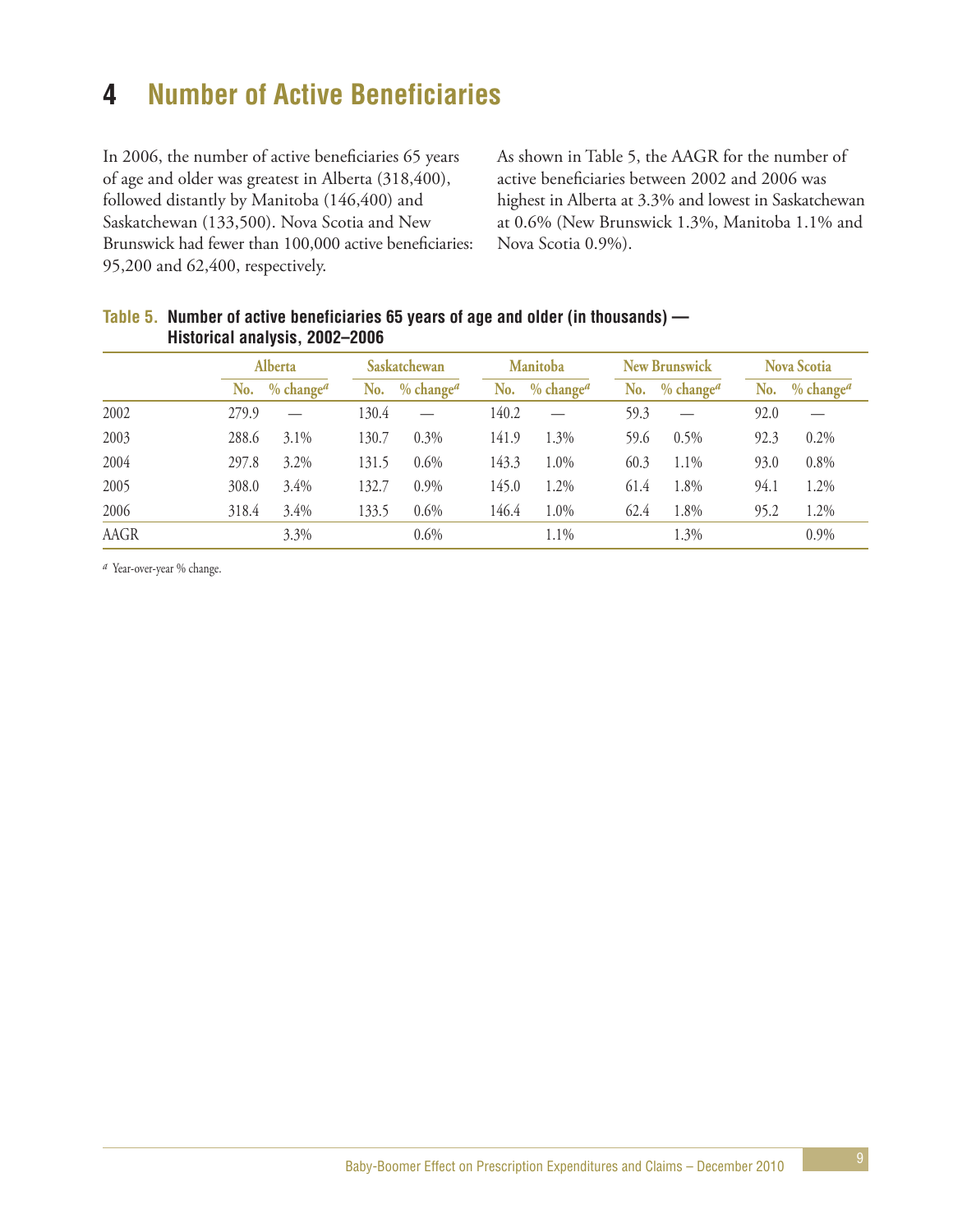# **5 Prescription Expenditures**

## **5.1 Historical Analysis: 2002–2006**

In 2006, the rank of provinces in terms of absolute prescription expenditures followed the same order as the number of active beneficiaries, with a high of \$519.7 million in Alberta and low of \$104.7 million in New Brunswick (see Tables 6–10).

The AAGR of actual prescription expenditures over this period was highest in Alberta (6.6%), followed by New Brunswick (6.2%), Manitoba (5.7%), Saskatchewan (5.5%) and Nova Scotia (5.3%).

When the growth in expenditures attributable to demographic impact was isolated, Alberta led once again with an AAGR of 3.3%. It was followed distantly by New Brunswick (1.3%) and Manitoba (1.1%). Both Nova Scotia and Saskatchewan experienced a prescription expenditure growth due to demographic impact of less than 1.0% (0.8% and 0.6%, respectively).

#### **Table 6. Prescription expenditures—Alberta**

|      |             | <b>Actual prescription expenditures</b><br>(2006 constant dollars) | <b>Prescription expenditures</b><br>(using 2006 average cost per beneficiary) |                                                                  |  |
|------|-------------|--------------------------------------------------------------------|-------------------------------------------------------------------------------|------------------------------------------------------------------|--|
|      | \$ millions | Year-over-year<br>% change                                         | \$ millions                                                                   | Year-over-year % change<br>attributable to<br>demographic change |  |
| 2002 | \$401.9     |                                                                    | \$456.0                                                                       |                                                                  |  |
| 2003 | \$428.8     | 6.7%                                                               | \$470.7                                                                       | $3.2\%$                                                          |  |
| 2004 | \$469.7     | 9.5%                                                               | \$486.0                                                                       | 3.3%                                                             |  |
| 2005 | \$498.2     | 6.1%                                                               | \$502.6                                                                       | 3.4%                                                             |  |
| 2006 | \$519.7     | 4.3%                                                               | \$519.7                                                                       | 3.4%                                                             |  |
|      | AAGR        | 6.6%                                                               | AAGR attributable to<br>demographic change                                    | 3.3%                                                             |  |

#### **Table 7. Prescription expenditures—Saskatchewan**

|      |             | <b>Actual prescription expenditures</b><br>(2006 constant dollars) |                                            | <b>Prescription expenditures</b><br>(using 2006 average cost per beneficiary) |  |  |
|------|-------------|--------------------------------------------------------------------|--------------------------------------------|-------------------------------------------------------------------------------|--|--|
|      | \$ millions | Year-over-year<br>% change                                         | \$ millions                                | Year-over-year % change<br>attributable to<br>demographic change              |  |  |
| 2002 | \$134.1     |                                                                    | \$162.0                                    |                                                                               |  |  |
| 2003 | \$145.2     | 8.3%                                                               | \$162.5                                    | $0.3\%$                                                                       |  |  |
| 2004 | \$150.7     | 3.8%                                                               | \$163.5                                    | 0.6%                                                                          |  |  |
| 2005 | \$155.6     | 3.2%                                                               | \$165.0                                    | 0.9%                                                                          |  |  |
| 2006 | \$166.1     | 6.7%                                                               | \$166.1                                    | 0.6%                                                                          |  |  |
|      | AAGR        | 5.5%                                                               | AAGR attributable to<br>demographic change | 0.6%                                                                          |  |  |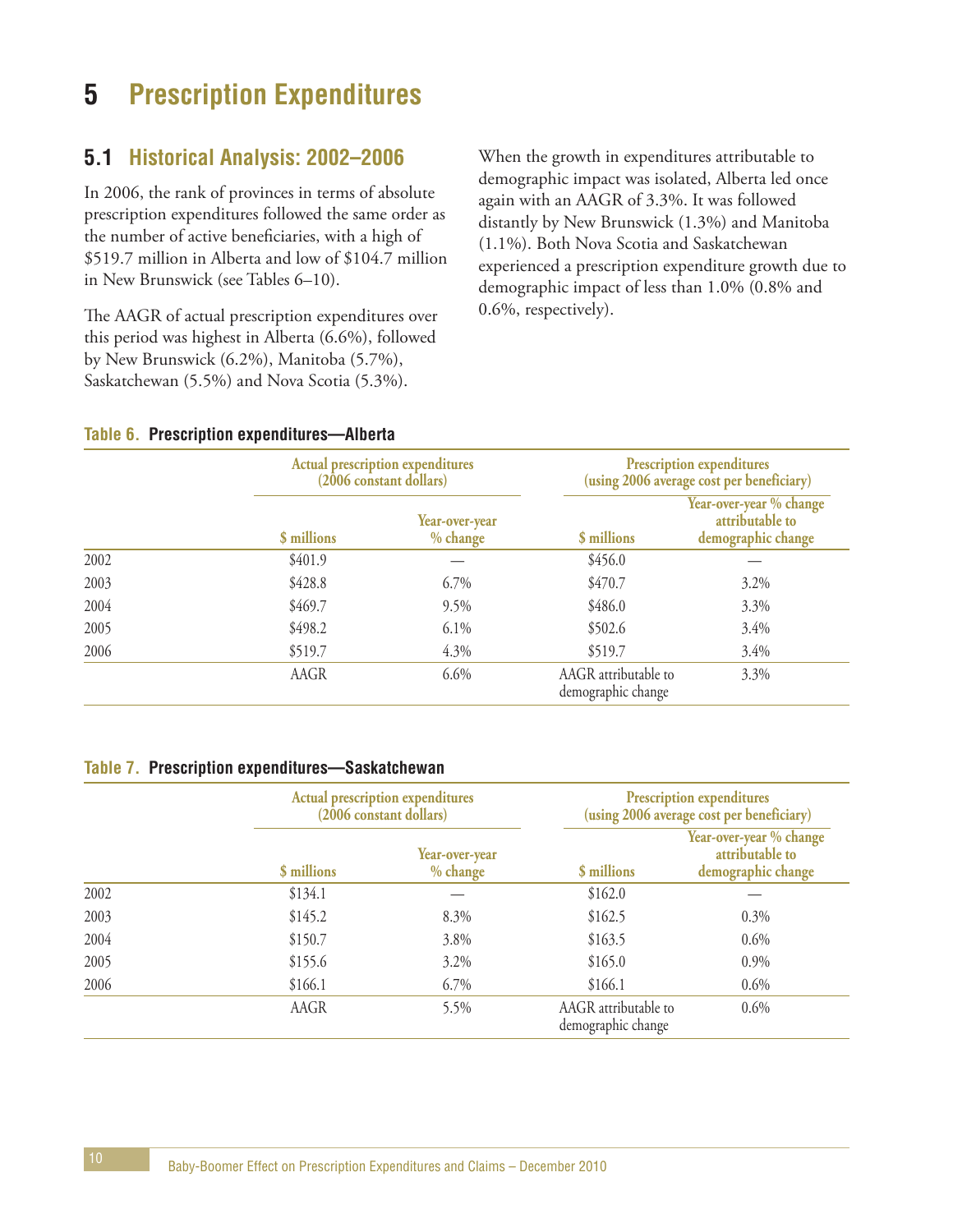### **Table 8. Prescription expenditures—Manitoba**

|      |             | <b>Actual prescription expenditures</b><br>(2006 constant dollars) |                                            | <b>Prescription expenditures</b><br>(using 2006 average cost per beneficiary) |  |  |
|------|-------------|--------------------------------------------------------------------|--------------------------------------------|-------------------------------------------------------------------------------|--|--|
|      | \$ millions | Year-over-year<br>% change                                         | \$ millions                                | Year-over-year % change<br>attributable to<br>demographic change              |  |  |
| 2002 | \$168.4     |                                                                    | \$201.5                                    |                                                                               |  |  |
| 2003 | \$186.6     | 10.8%                                                              | \$204.0                                    | 1.3%                                                                          |  |  |
| 2004 | \$198.8     | 6.5%                                                               | \$206.1                                    | 1.0%                                                                          |  |  |
| 2005 | \$201.3     | 1.2%                                                               | \$208.5                                    | 1.2%                                                                          |  |  |
| 2006 | \$210.4     | 4.5%                                                               | \$210.4                                    | 0.9%                                                                          |  |  |
|      | AAGR        | 5.7 %                                                              | AAGR attributable to<br>demographic change | 1.1%                                                                          |  |  |

### **Table 9. Prescription expenditures—New Brunswick**

|      |             | <b>Actual prescription expenditures</b><br>(2006 constant dollars) |                                            | <b>Prescription expenditures</b><br>(using 2006 average cost per beneficiary) |  |  |
|------|-------------|--------------------------------------------------------------------|--------------------------------------------|-------------------------------------------------------------------------------|--|--|
|      | \$ millions | Year-over-year<br>% change                                         | \$ millions                                | Year-over-year % change<br>attributable to<br>demographic change              |  |  |
| 2002 | \$82.4      |                                                                    | \$99.6                                     |                                                                               |  |  |
| 2003 | \$87.0      | 5.6%                                                               | \$100.1                                    | 0.6%                                                                          |  |  |
| 2004 | \$93.9      | 7.9%                                                               | \$101.1                                    | 1.0%                                                                          |  |  |
| 2005 | \$98.8      | 5.2%                                                               | \$102.9                                    | 1.8%                                                                          |  |  |
| 2006 | \$104.7     | 5.9%                                                               | \$104.7                                    | 1.7%                                                                          |  |  |
|      | AAGR        | 6.2%                                                               | AAGR attributable to<br>demographic change | 1.3%                                                                          |  |  |

### **Table 10. Prescription expenditures—Nova Scotia**

|      |             | <b>Actual prescription expenditures</b><br>(2006 constant dollars) | <b>Prescription expenditures</b><br>(using 2006 average cost per beneficiary) |                                                                  |  |
|------|-------------|--------------------------------------------------------------------|-------------------------------------------------------------------------------|------------------------------------------------------------------|--|
|      | \$ millions | Year-over-year<br>% change                                         | \$ millions                                                                   | Year-over-year % change<br>attributable to<br>demographic change |  |
| 2002 | \$126.8     |                                                                    | \$151.1                                                                       |                                                                  |  |
| 2003 | \$132.4     | 4.3%                                                               | \$151.4                                                                       | $0.2\%$                                                          |  |
| 2004 | \$143.0     | 8.0%                                                               | \$152.4                                                                       | $0.7\%$                                                          |  |
| 2005 | \$149.6     | 4.6%                                                               | \$154.0                                                                       | 1.0%                                                             |  |
| 2006 | \$155.7     | 4.1%                                                               | \$155.7                                                                       | 1.1%                                                             |  |
|      | AAGR        | 5.3%                                                               | AAGR attributable to<br>demographic change                                    | 0.8%                                                             |  |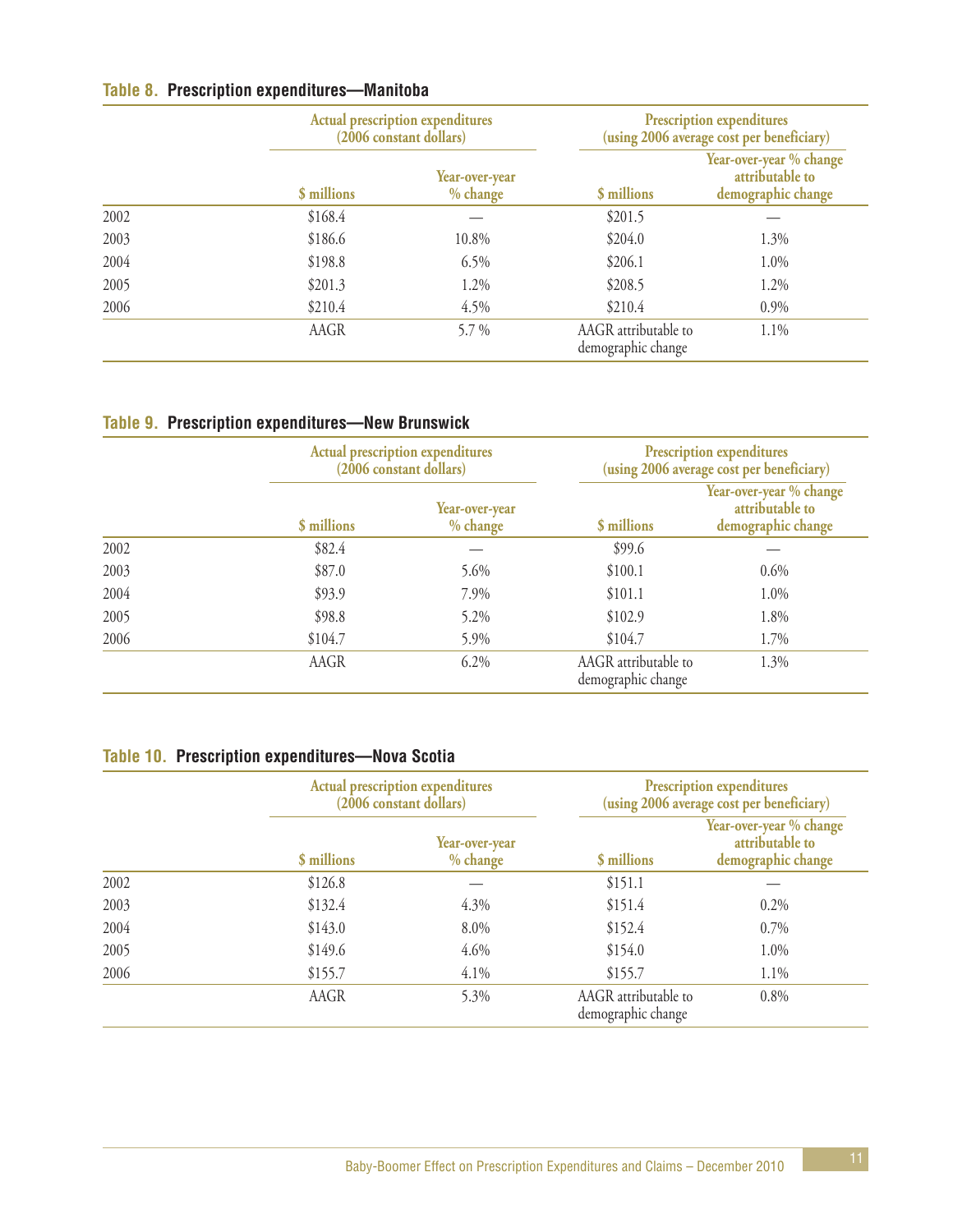### **5.2 Projected Prescription Expenditures: 2011–2031**

Figure 6 displays the percent changes for projected prescription expenditures for all of the provinces. Although the trends of the curves appear to be consistently concave, it is important to note the differences in the magnitude of the projected increases and the time periods when growth rates in the expenditures are expected to have reached their ceiling.

The province of Alberta should experience the largest increase in expenditures across all time periods, ranging from 15.1% (2006–2011) to a peak of 23.8% (2016–2021).

Some geographical similarity in the trends is also apparent. That is, the two Atlantic provinces (New Brunswick and Nova Scotia) and the two Prairie provinces (Saskatchewan and Manitoba) are closely aligned. As an extension of these observations, regional economic activity and migration patterns may be significant factors to consider in public expenditure projections.



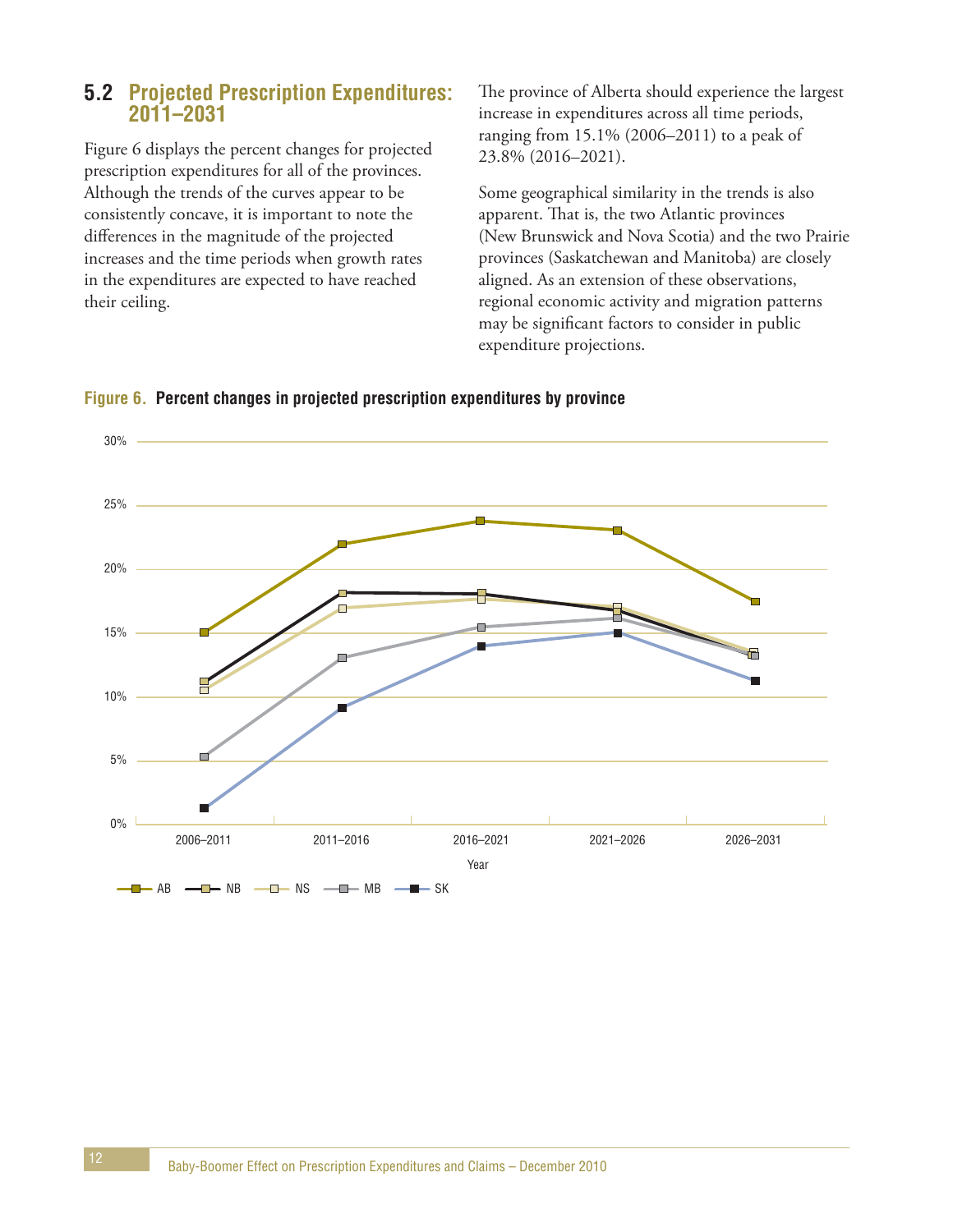For all of the jurisdictions, the rate of expenditure increase is both elevated and sustained over the three middle time periods (2011–2016, 2016–2021 and 2021–2026). The downward slope of the curve over the last projected time period indicates that the rate of expenditure increase remains positive, but decelerates between 2026 and 2031.

Projected prescription expenditures, in absolute terms, will be greatest in the province of Alberta, followed by Manitoba, Nova Scotia, Saskatchewan and New Brunswick (see Table 11).

The AAGRs of prescription expenditures follow the same pattern as the percentage increases in the previous graph. Although AAGRs of 0.3% to 4.4% may not be noteworthy at first glance, the projections are based on changes resulting from demographic shifts alone. That is, the potential impact of all other factors has not been integrated in this analysis. Historically, other influencing factors have had a greater impact than demographics alone.

|                         | Projected total prescription expenditures (2006 constant dollars, millions) |              |                             |                      |                    |  |  |  |
|-------------------------|-----------------------------------------------------------------------------|--------------|-----------------------------|----------------------|--------------------|--|--|--|
|                         | Alberta                                                                     | Saskatchewan | Manitoba                    | <b>New Brunswick</b> | <b>Nova Scotia</b> |  |  |  |
| 2006 <sup>a</sup>       | \$519.7                                                                     | \$166.1      | \$210.4                     | \$104.7              | \$155.7            |  |  |  |
| 2011                    | \$598.4                                                                     | \$168.2      | \$221.8                     | \$116.4              | \$172.2            |  |  |  |
| 2016                    | \$730.1                                                                     | \$183.7      | \$250.9                     | \$137.6              | \$201.4            |  |  |  |
| 2021                    | \$904.1                                                                     | \$209.4      | \$289.8                     | \$162.5              | \$237.0            |  |  |  |
| 2026                    | \$1,112.7                                                                   | \$241.0      | \$336.8                     | \$189.8              | \$277.6            |  |  |  |
| 2031                    | \$1,307.2                                                                   | \$268.3      | \$381.4                     | \$214.9              | \$315.0            |  |  |  |
|                         |                                                                             |              | Average annual growth rates |                      |                    |  |  |  |
|                         | Alberta                                                                     | Saskatchewan | Manitoba                    | <b>New Brunswick</b> | <b>Nova Scotia</b> |  |  |  |
| 2006-2011               | 2.9%                                                                        | 0.3%         | 1.1%                        | 2.2%                 | 2.0%               |  |  |  |
| $2011 - 2016$           | 4.1%                                                                        | 1.8%         | 2.5%                        | 3.4%                 | 3.2%               |  |  |  |
| 2016-2021               | 4.4%                                                                        | 2.7%         | 2.9%                        | 3.4%                 | 3.3%               |  |  |  |
| 2021-2026               | 4.2%                                                                        | 2.9%         | 3.1%                        | 3.2%                 | 3.2%               |  |  |  |
| 2026-2031               | 3.3%                                                                        | 2.2%         | 2.5%                        | 2.5%                 | 2.6%               |  |  |  |
| AAGR for 25-year period |                                                                             |              |                             |                      |                    |  |  |  |
| $(2006 - 2031)$         | 3.8%                                                                        | 1.9%         | 2.4%                        | 2.9%                 | 2.9%               |  |  |  |

#### **Table 11. Projected total prescription expenditures and AAGRs based on demographic change**

*a* Represents actual 2006 prescription expenditures.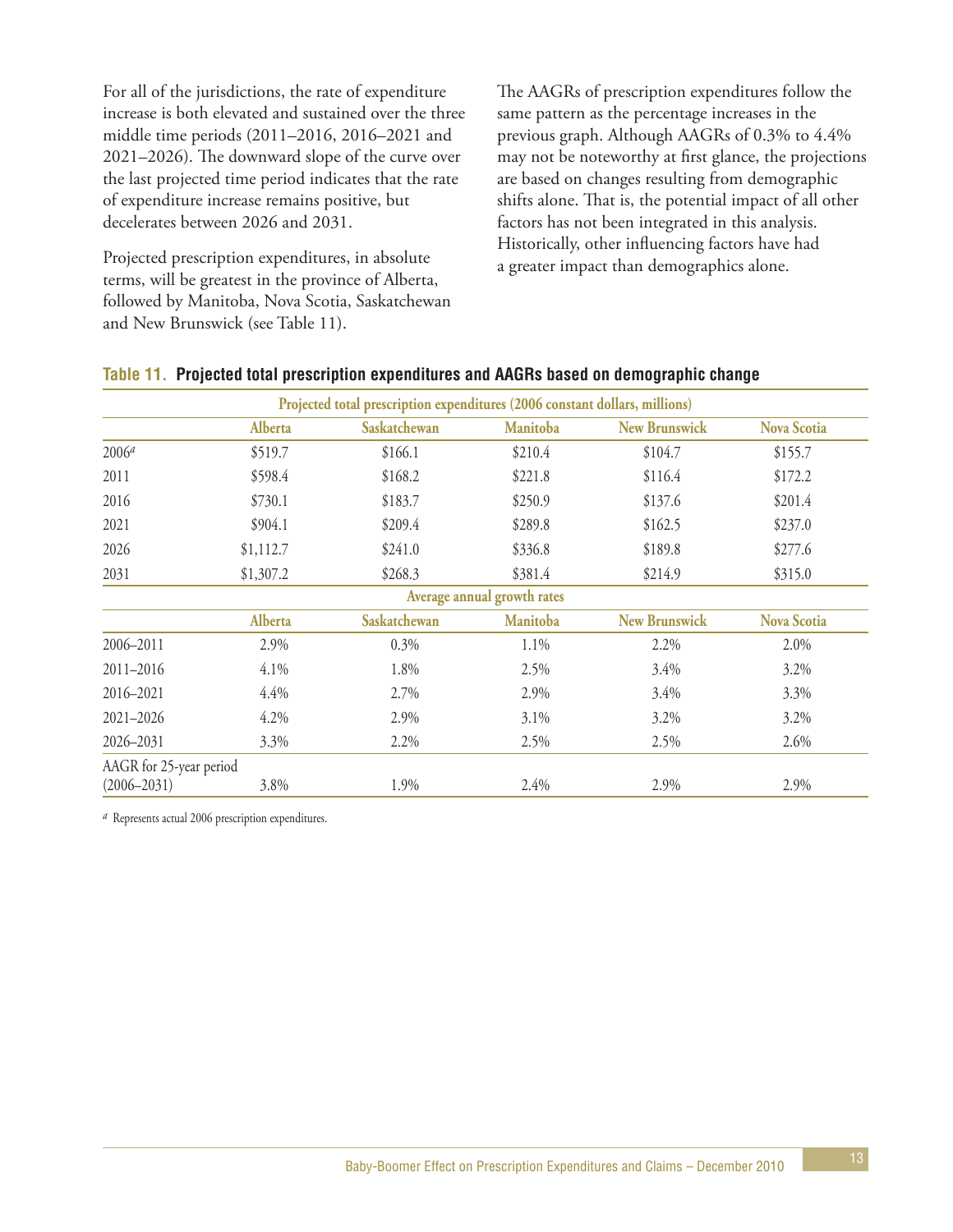### **5.2.1 Expenditure Ratios**

In addition to percentage increases and AAGRs, the cumulative effect of changing demographics can also be demonstrated using expenditure ratios. The ratios shown in Figure 7 use 2006 base year prescription expenditures. For example, the Nova Scotia cost ratio of 1.29 indicates that expenditures will increase by a factor of 1.29 (29% increase) in 2016, as compared to 2006.

The cumulative impact of demographic change is expected to be greatest in Alberta. By 2021, this province's expenditures will increase by a factor of 1.74 (74% increase) due to demographic change alone. By 2031, expenditures are expected to increase by a factor of 2.52 (152% increase) given the current demographic projections.

The provinces of New Brunswick and Nova Scotia are expected to experience similar demographic impacts: their expenditures are projected to increase by a factor of 1.55 and 1.52, respectively, in 2021. By 2031, they will more than double their 2006 base year expenditures. In New Brunswick, prescription expenditures are expected to increase by a factor of 2.05 (105% increase), while Nova Scotia expenditures are expected to increase by a factor of 2.02 (102% increase).

Manitoba follows the two Atlantic provinces, but leads its neighbouring province of Saskatchewan. From 2006 to 2031, expenditures are expected to increase by a factor of 1.81 (81% increase) in Manitoba, while the demographic impact on Saskatchewan is expected to increase its expenditures by a factor of 1.62 (62% increase).

#### **Figure 7. Expenditure ratios by province (projected year / 2006 base year total prescription costs)**

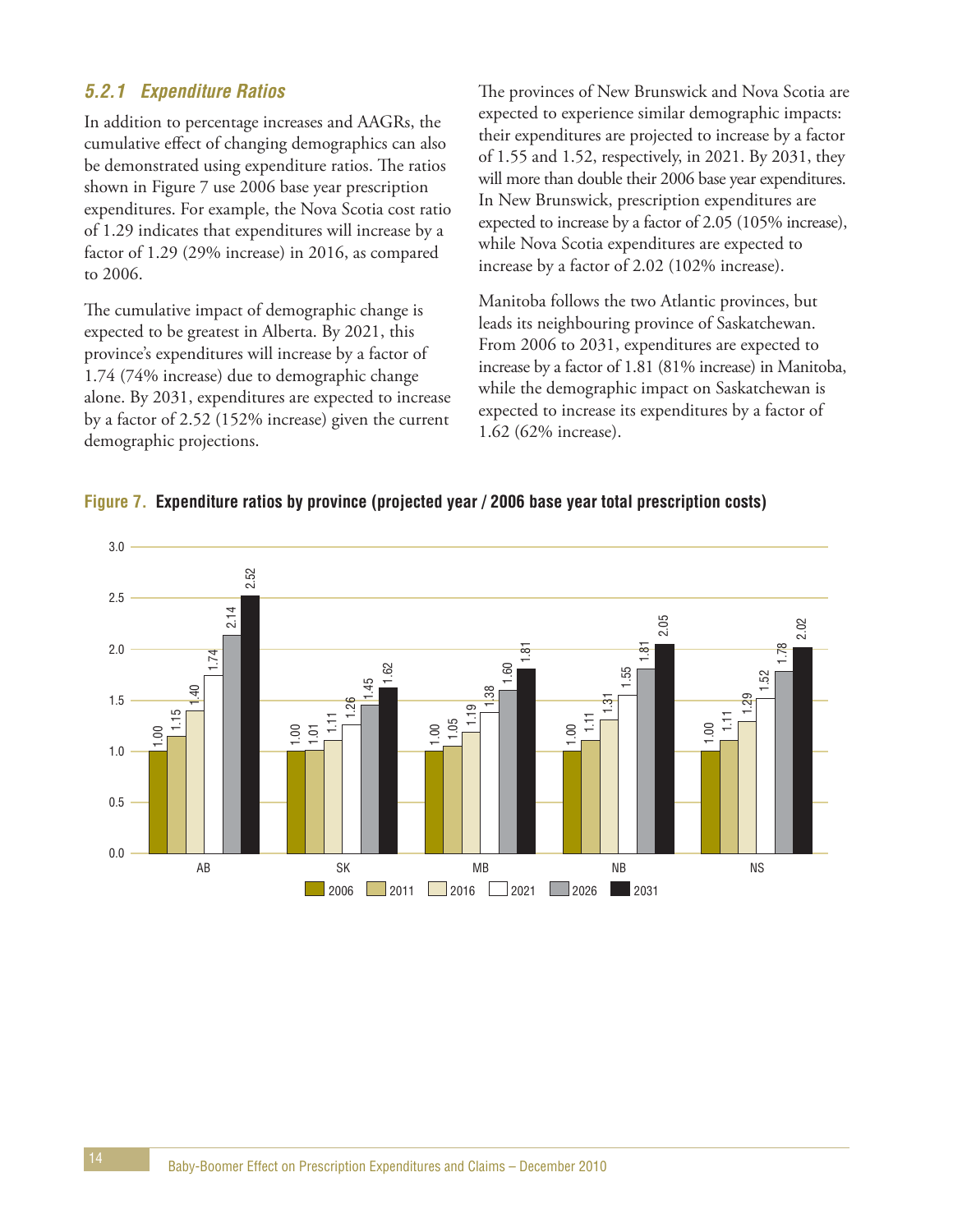# **6 Number of Claims**

## **6.1 Historical Analysis: 2002–2006**

In 2006, the rank of provinces in absolute numbers of claims followed the same order as the number of active beneficiaries and of prescription expenditures. The values ranged from a high of 7,582,500 in Alberta to a low of 1,900,600 in New Brunswick (see Tables 12–16).

The AAGR of the number of actual claims was highest in Manitoba (6.8%), followed by Alberta (5.0%), New Brunswick (3.9%), Saskatchewan (3.5%) and Nova Scotia (2.4%).

Looking at the AAGRs of the number of claims based on demographic impact alone, Alberta once again had the highest growth rate (3.5%). Manitoba (1.3%) and New Brunswick (1.2%) had much lower growth rates, and Nova Scotia and Saskatchewan both experienced AAGRs of 0.7%.

|      | Actual number of claims |                            |                                            | Number of prescription transactions (using 2006<br>average number of claims per beneficiary) |  |  |
|------|-------------------------|----------------------------|--------------------------------------------|----------------------------------------------------------------------------------------------|--|--|
|      | <b>Thousands</b>        | Year-over-year<br>% change | <b>Thousands</b>                           | Year-over-year % change<br>attributable to<br>demographic change                             |  |  |
| 2002 | 6,227.7                 |                            | 6,603.3                                    |                                                                                              |  |  |
| 2003 | 6,598.8                 | $6.0\%$                    | 6,830.1                                    | 3.4%                                                                                         |  |  |
| 2004 | 6,998.6                 | 6.1%                       | 7,065.8                                    | 3.5%                                                                                         |  |  |
| 2005 | 7,193.2                 | 2.8%                       | 7,319.0                                    | 3.6%                                                                                         |  |  |
| 2006 | 7,582.5                 | 5.4%                       | 7,582.5                                    | 3.6%                                                                                         |  |  |
|      | AAGR                    | 5.0%                       | AAGR attributable to<br>demographic change | 3.5%                                                                                         |  |  |

#### **Table 12. Number of claims—Alberta**

#### **Table 13. Number of claims—Saskatchewan**

|      |                  | <b>Actual number of claims</b> |                                            | Number of prescription transactions (using 2006)<br>average number of claims per beneficiary) |  |  |
|------|------------------|--------------------------------|--------------------------------------------|-----------------------------------------------------------------------------------------------|--|--|
|      | <b>Thousands</b> | Year-over-year<br>% change     | <b>Thousands</b>                           | Year-over-year % change<br>attributable to<br>demographic change                              |  |  |
| 2002 | 3,812.8          |                                | 4,262.0                                    |                                                                                               |  |  |
| 2003 | 3,941.9          | 3.4%                           | 4,279.2                                    | 0.4%                                                                                          |  |  |
| 2004 | 4,062.6          | $3.1\%$                        | 4,308.1                                    | 0.7%                                                                                          |  |  |
| 2005 | 4,206.7          | 3.5%                           | 4,350.5                                    | 1.0%                                                                                          |  |  |
| 2006 | 4,379.8          | 4.1%                           | 4,379.8                                    | 0.7%                                                                                          |  |  |
|      | AAGR             | 3.5%                           | AAGR attributable to<br>demographic change | 0.7%                                                                                          |  |  |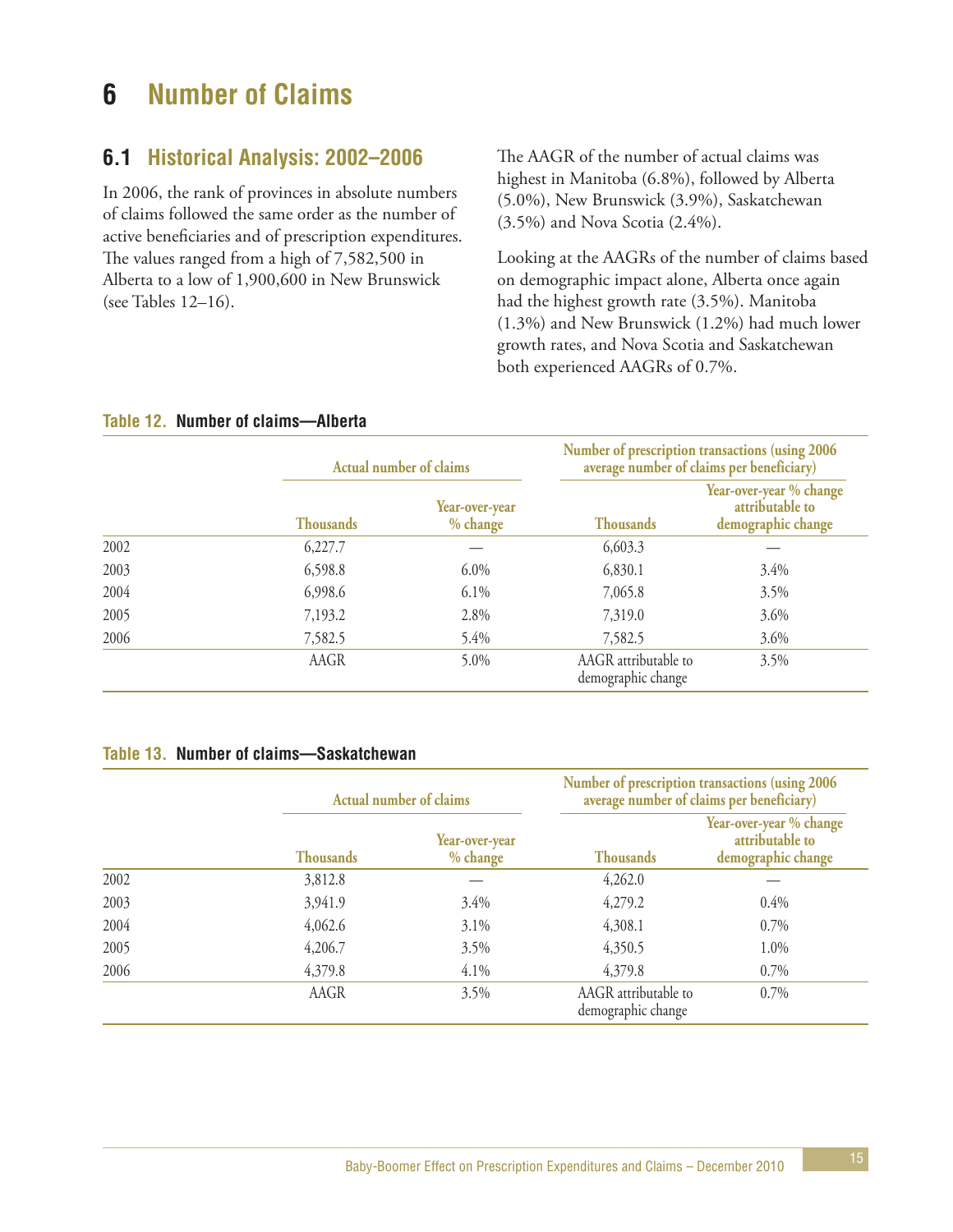#### **Table 14. Number of claims—Manitoba**

|      |                  | Actual number of claims    |                                            | Number of prescription transactions (using 2006<br>average number of claims per beneficiary) |  |  |
|------|------------------|----------------------------|--------------------------------------------|----------------------------------------------------------------------------------------------|--|--|
|      | <b>Thousands</b> | Year-over-year<br>% change | <b>Thousands</b>                           | Year-over-year % change<br>attributable to<br>demographic change                             |  |  |
| 2002 | 3,834.8          |                            | 4,723.8                                    |                                                                                              |  |  |
| 2003 | 4,077.6          | 6.3%                       | 4,793.4                                    | 1.5%                                                                                         |  |  |
| 2004 | 4,338.4          | 6.4%                       | 4,860.5                                    | 1.4%                                                                                         |  |  |
| 2005 | 4,650.8          | 7.2%                       | 4,924.7                                    | 1.3%                                                                                         |  |  |
| 2006 | 4,980.3          | 7.1%                       | 4,980.3                                    | 1.1%                                                                                         |  |  |
|      | AAGR             | 6.8%                       | AAGR attributable to<br>demographic change | 1.3%                                                                                         |  |  |

### **Table 15. Number of claims—New Brunswick**

|      |                  | <b>Actual number of claims</b> | Number of prescription transactions (using 2006<br>average number of claims per beneficiary) |                                                                  |  |  |
|------|------------------|--------------------------------|----------------------------------------------------------------------------------------------|------------------------------------------------------------------|--|--|
|      | <b>Thousands</b> | Year-over-year<br>% change     | <b>Thousands</b>                                                                             | Year-over-year % change<br>attributable to<br>demographic change |  |  |
| 2002 | 1,633.8          |                                | 1,813.2                                                                                      |                                                                  |  |  |
| 2003 | 1,700.2          | 4.1%                           | 1,824.0                                                                                      | 0.6%                                                             |  |  |
| 2004 | 1,761.7          | 3.6%                           | 1,839.6                                                                                      | 0.9%                                                             |  |  |
| 2005 | 1,822.3          | 3.4%                           | 1,869.4                                                                                      | 1.6%                                                             |  |  |
| 2006 | 1,900.6          | 4.3%                           | 1,900.6                                                                                      | 1.7%                                                             |  |  |
|      | AAGR             | 3.9%                           | AAGR attributable to<br>demographic change                                                   | 1.2%                                                             |  |  |

#### **Table 16. Number of claims—Nova Scotia**

|      |                  | <b>Actual number of claims</b> |                                            | Number of prescription transactions (using 2006<br>average number of claims per beneficiary) |
|------|------------------|--------------------------------|--------------------------------------------|----------------------------------------------------------------------------------------------|
|      | <b>Thousands</b> | Year-over-year<br>% change     | <b>Thousands</b>                           | Year-over-year % change<br>attributable to<br>demographic change                             |
| 2002 | 2,749.5          |                                | 2,936.2                                    |                                                                                              |
| 2003 | 2,834.4          | 3.1%                           | 2,942.6                                    | 0.2%                                                                                         |
| 2004 | 2,929.5          | 3.4%                           | 2,962.4                                    | $0.7\%$                                                                                      |
| 2005 | 2,955.9          | 0.9%                           | 2,990.3                                    | 0.9%                                                                                         |
| 2006 | 3,021.5          | 2.2%                           | 3,021.5                                    | 1.0%                                                                                         |
|      | AAGR             | 2.4%                           | AAGR attributable to<br>demographic change | 0.7%                                                                                         |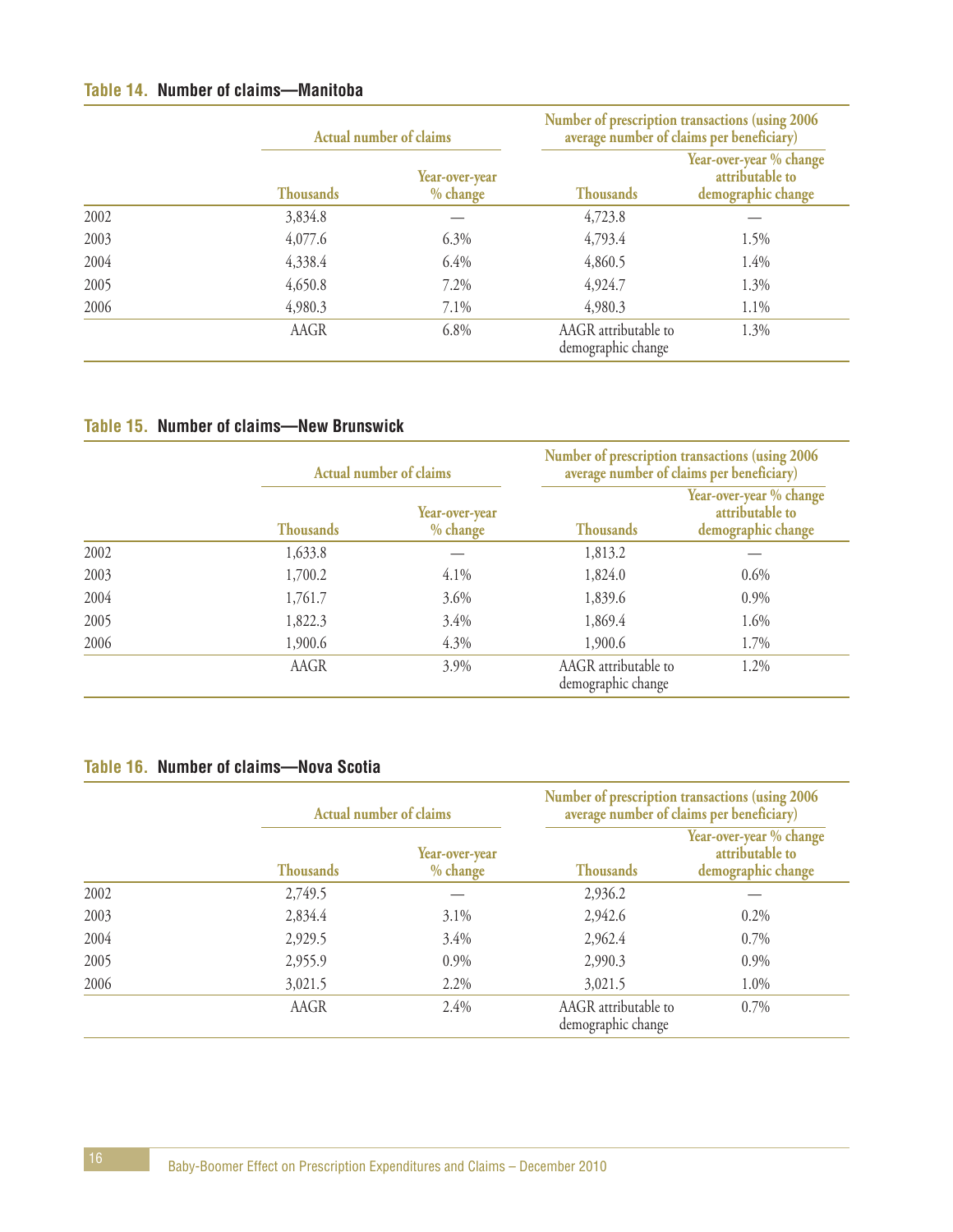### **6.2 Projected Number of Claims: 2011–2031**

Figure 8 displays the projected percent changes for the number of claims by province. As previously seen in the analysis of prescription expenditures, the trends of the curves are consistently concave.

The province of Alberta is expected to experience the largest increase in number of claims, ranging from 15.5% in 2006–2011 to a peak of 22.8% in 2016–2021.

Once again, a geographical similarity in the trends is noted. The two Atlantic provinces (New Brunswick and Nova Scotia) and the two Prairie provinces (Saskatchewan and Manitoba) are closely aligned.

For all of the jurisdictions, the rate of growth in the number of claims is both elevated and sustained over the three middle time periods (2011–2016, 2016–2021 and 2021–2026). During the last projected time period, the increase in the rate of claims decelerates significantly, but still remains positive.

The projected number of claims, in absolute terms, will be greatest in the province of Alberta, followed by Manitoba, Saskatchewan, Nova Scotia and

New Brunswick (see Table 17). The AAGRs of number of claims follow the same pattern as the percentage increases in Figure 8. The AAGRs of the number of claims will be greatest in Alberta, ranging from 2.9% in 2006–2011 to 4.2% in both 2016–2021 and 2021–2026. Meanwhile, Saskatchewan is projected to have the lowest AAGRs for the number of claims, ranging from 0.2% in 2006–2011 to 2.8% in 2021–2026.

### **6.2.1 Prescription Transaction Ratios**

The interpretation of the prescription transaction ratios is similar to that of expenditure ratios (see section 5.2.1). Figure 9 demonstrates the cumulative effect of demographic change through the use of prescription transaction ratios, using 2006 as the base year for the number of claims. For instance, the Nova Scotia prescription transaction ratio of 1.28 indicates that the number of claims is expected to increase by 28% between 2006 and 2016.

Due to demographic impact alone, the number of claims is expected to increase significantly over the 2006–2031 time period. Specifically, the number of claims will increase by the following factors: 2.51 in Alberta, 2.04 in New Brunswick, 2.01 in Nova Scotia, 1.76 in Manitoba and 1.60 in Saskatchewan.

**Figure 8. Percent changes in projected number of prescription transactions**

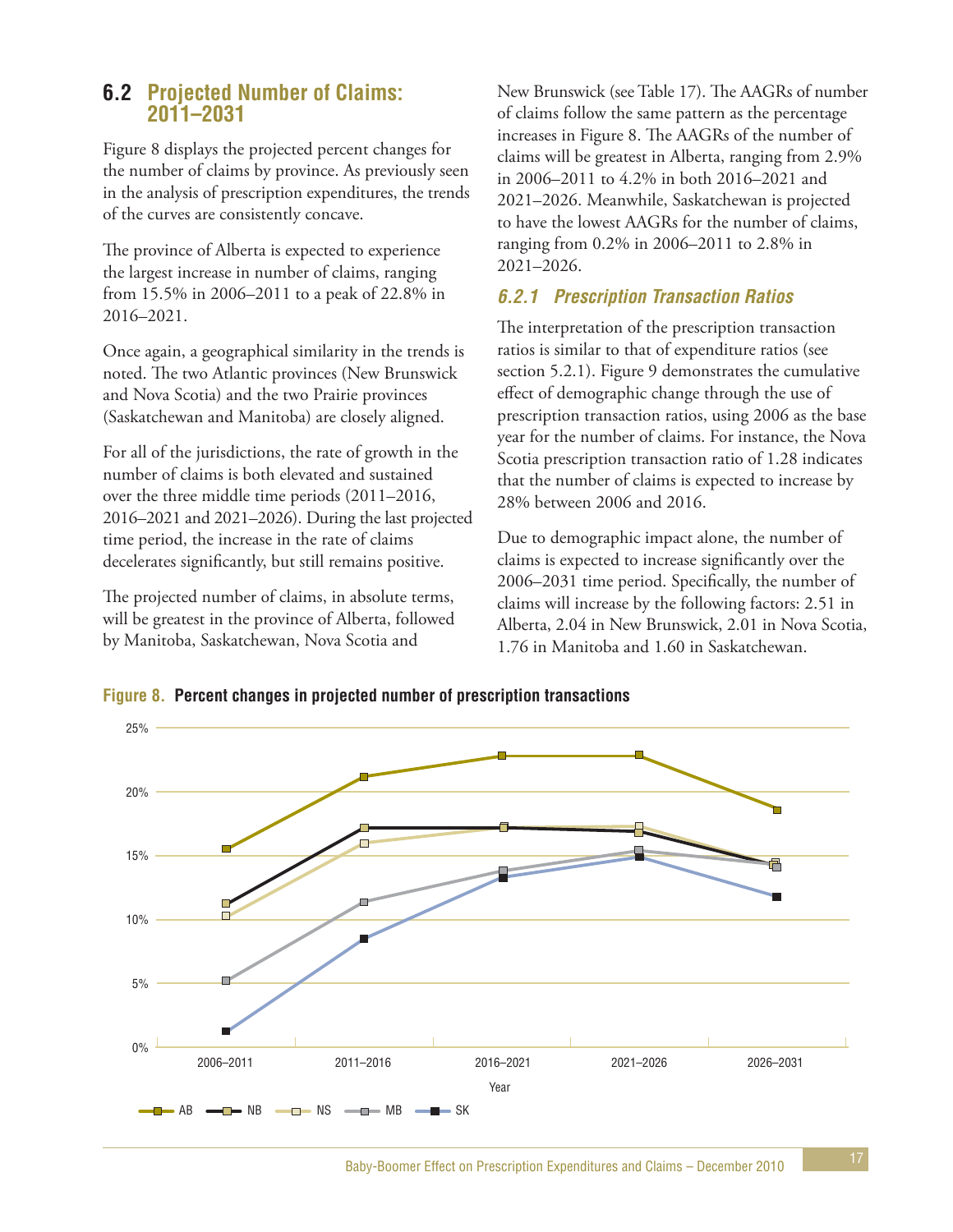|                         |          |              | Projected total number of claims (thousands) |                      |                    |
|-------------------------|----------|--------------|----------------------------------------------|----------------------|--------------------|
|                         | Alberta  | Saskatchewan | <b>Manitoba</b>                              | <b>New Brunswick</b> | <b>Nova Scotia</b> |
| $2006^{\circ}$          | 7,582.5  | 4,379.8      | 4,980.3                                      | 1,900.6              | 3,021.5            |
| 2011                    | 8,757.7  | 4,432.8      | 5,241.0                                      | 2,113.6              | 3,330.3            |
| 2016                    | 10,612.9 | 4,811.8      | 5,838.7                                      | 2,477.5              | 3,863.4            |
| 2021                    | 13,035.4 | 5,450.4      | 6,647.3                                      | 2,903.3              | 4,528.0            |
| 2026                    | 16,008.5 | 6,260.5      | 7,669.5                                      | 3,395.0              | 5,312.9            |
| 2031                    | 18,996.6 | 7,000.8      | 8,765.9                                      | 3,878.0              | 6,065.0            |
|                         |          |              | Average annual growth rates                  |                      |                    |
|                         | Alberta  | Saskatchewan | <b>Manitoba</b>                              | <b>New Brunswick</b> | <b>Nova Scotia</b> |
| 2006-2011               | 2.9%     | 0.2%         | 1.0%                                         | 2.1%                 | 2.0%               |
| 2011-2016               | 3.9%     | 1.7%         | 2.2%                                         | 3.2%                 | 3.0%               |
| 2016-2021               | 4.2%     | 2.5%         | 2.6%                                         | 3.2%                 | $3.2\%$            |
| 2021-2026               | 4.2%     | 2.8%         | 2.9%                                         | 3.2%                 | $3.2\%$            |
| 2026-2031               | 3.5%     | 2.3%         | 2.7%                                         | 2.7%                 | 2.7%               |
| AAGR for 25-year period |          |              |                                              |                      |                    |
| $(2006 - 2031)$         | 3.7%     | 1.9%         | 2.3%                                         | 2.9%                 | 2.8%               |

### **Table 17. Projected total number of claims and AAGRs based on demographic change**

*a* Represents actual 2006 number of claims.



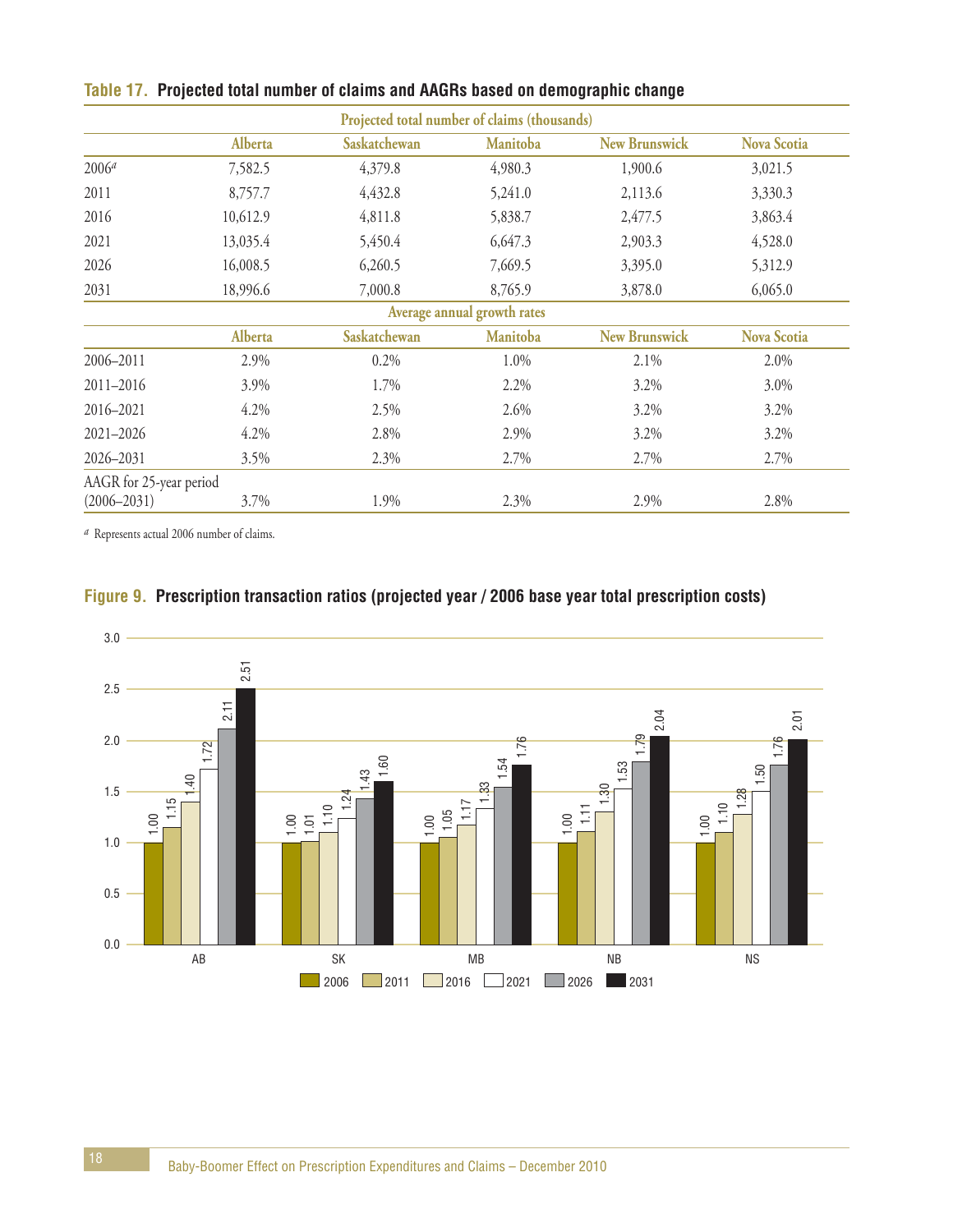# **7 Prescription Expenditures versus Number of Claim Transactions**

Prescription expenditures and the number of claim transactions are expected to follow similar (upward or downward) trends, but they can differ due to a number of reasons:

- policy changes that either limit or extend the time period (days supply) for which a prescription can be filled;
- population shifts into 5-year age–sex cohorts where either higher or lower cost drugs are prescribed;
- changes in physician prescribing patterns from higher cost to lower cost treatment, or vice versa.

As seen in Table 18, the growth rates due to demographic impact alone are very similar when prescription expenditures and the number of claims are compared.

|               |           |         |              |      | <b>Historical analysis</b> |                 |           |                      |           |                    |
|---------------|-----------|---------|--------------|------|----------------------------|-----------------|-----------|----------------------|-----------|--------------------|
|               |           | Alberta | Saskatchewan |      |                            | <b>Manitoba</b> |           | <b>New Brunswick</b> |           | <b>Nova Scotia</b> |
|               | <b>PE</b> | PT      | <b>PE</b>    | PT   | PE                         | PT              | <b>PE</b> | PT                   | <b>PE</b> | PT                 |
| 2002-2006     | 3.3%      | 3.5%    | 0.6%         | 0.7% | 1.1%                       | 1.3%            | 1.3%      | 1.2%                 | 0.8%      | 0.7%               |
|               |           |         |              |      | Projection analysis        |                 |           |                      |           |                    |
|               |           | Alberta | Saskatchewan |      |                            | <b>Manitoba</b> |           | <b>New Brunswick</b> |           | <b>Nova Scotia</b> |
|               | <b>PE</b> | PT      | <b>PE</b>    | PT   | PE                         | PT              | PE        | PT                   | PE        | PT                 |
| 2006-2011     | 2.9%      | 2.9%    | 0.3%         | 0.2% | 1.1%                       | 1.0%            | 2.2%      | 2.1%                 | 2.0%      | 2.0%               |
| $2011 - 2016$ | 4.1%      | 3.9%    | 1.8%         | 1.7% | 2.5%                       | 2.2%            | 3.4%      | 3.2%                 | 3.2%      | 3.0%               |
| 2016-2021     | 4.4%      | 4.2%    | 2.7%         | 2.5% | 2.9%                       | 2.6%            | 3.4%      | 3.2%                 | 3.3%      | 3.2%               |
| $2021 - 2026$ | 4.2%      | 4.2%    | 2.9%         | 2.8% | 3.1%                       | 2.9%            | 3.2%      | 3.2%                 | 3.2%      | 3.2%               |
| 2026-2031     | 3.3%      | 3.5%    | 2.2%         | 2.3% | 2.5%                       | 2.7%            | 2.5%      | 2.7%                 | 2.6%      | 2.7%               |
| 2006-2031     | 3.8%      | 3.7%    | 1.9%         | 1.9% | 2.4%                       | 2.3%            | 2.9%      | 2.9%                 | 2.9%      | 2.8%               |

#### **Table 18. Comparison of average annual growth rates (AAGR) due to demographic impact for prescription expenditures (PE) and prescription claim transactions (PT)**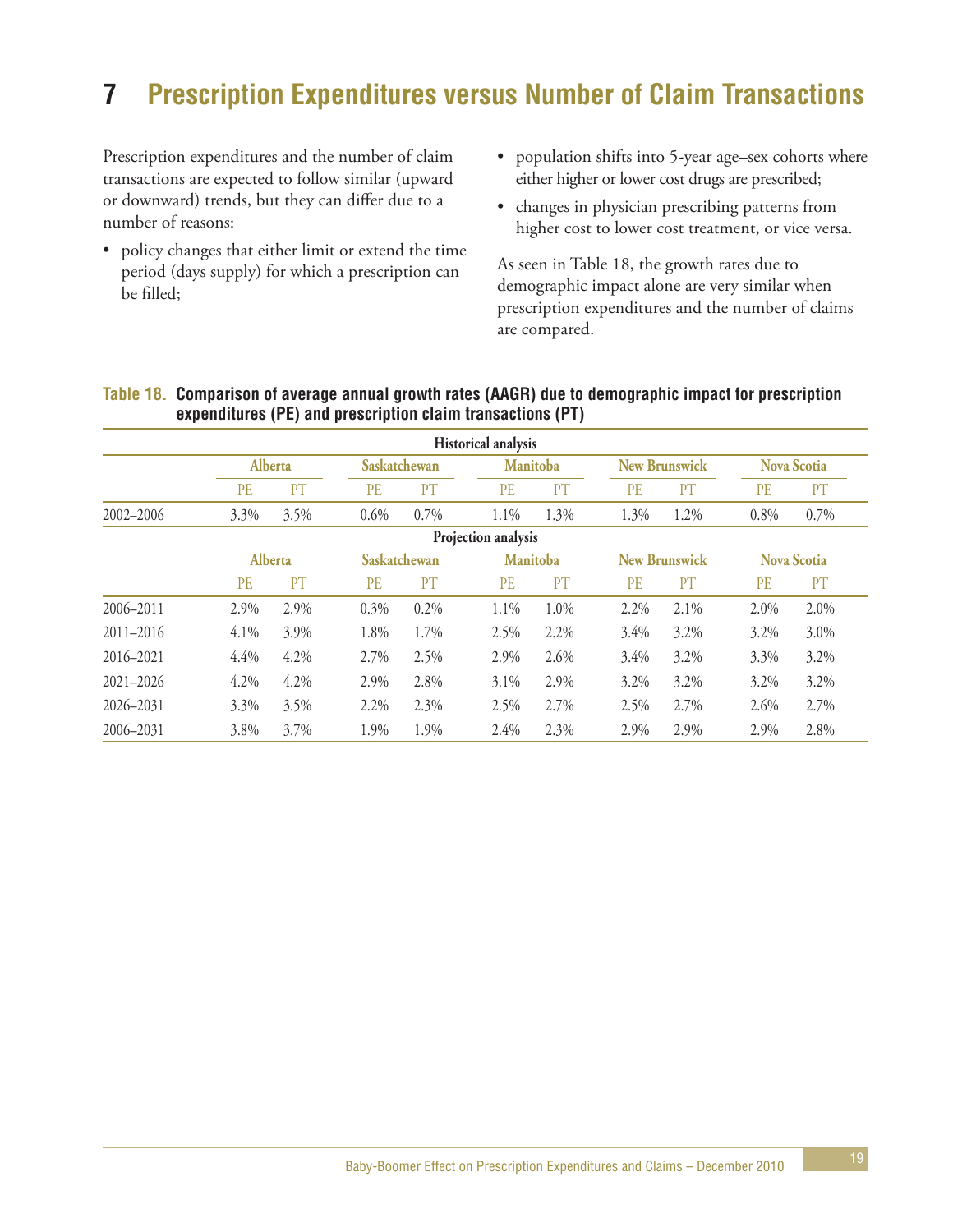# **8 Conclusions**

Historically (2002–2006), actual prescription expenditures have grown at an average annual growth rate (AAGR) of between 5.3% in Nova Scotia and 6.6% in Alberta. The AAGRs of prescription expenditures due to demographic impact alone are as follows: Alberta: 3.3%; New Brunswick: 1.3%; Manitoba: 1.1%; Nova Scotia: 0.8%; and Saskatchewan: 0.6%.

The projected numbers do not include increases due to other factors, such as technology change, prescribing patterns or intensification of treatment. As such, the projected numbers probably underestimate what the public drug plans will actually experience in the future, both in terms of the total prescription expenditures and the number of claims. This research paper has not attempted to estimate the future impact of any other influence.

By 2016, the AAGRs of prescription expenditures attributable to demographic change alone will be significantly higher than the historical rates in their respective provinces. Between 2016 and 2021, for instance, the AAGRs of prescription expenditures attributable to demographic change are projected to be as follows: Alberta: 4.4%; New Brunswick: 3.4%; Manitoba 2.9%; Nova Scotia: 3.3%; and Saskatchewan: 2.7%.

By 2031, prescription expenditures will increase by a factor of 2.52 in Alberta, 1.62 in Saskatchewan, 1.81 in Manitoba, 2.05 in New Brunswick and 2.02 in Nova Scotia due to demographic change.

Similar conclusions can also be applied to the number of claims: over the 25-year time period, the number of claims are projected to increase by a factor of 2.51 in Alberta, 1.60 in Saskatchewan, 1.76 in Manitoba, 2.04 in New Brunswick and 2.01 in Nova Scotia.

The impact of demographic changes on drug plans is noteworthy; however, these findings cannot be extrapolated to the general population or other sectors of the health care system.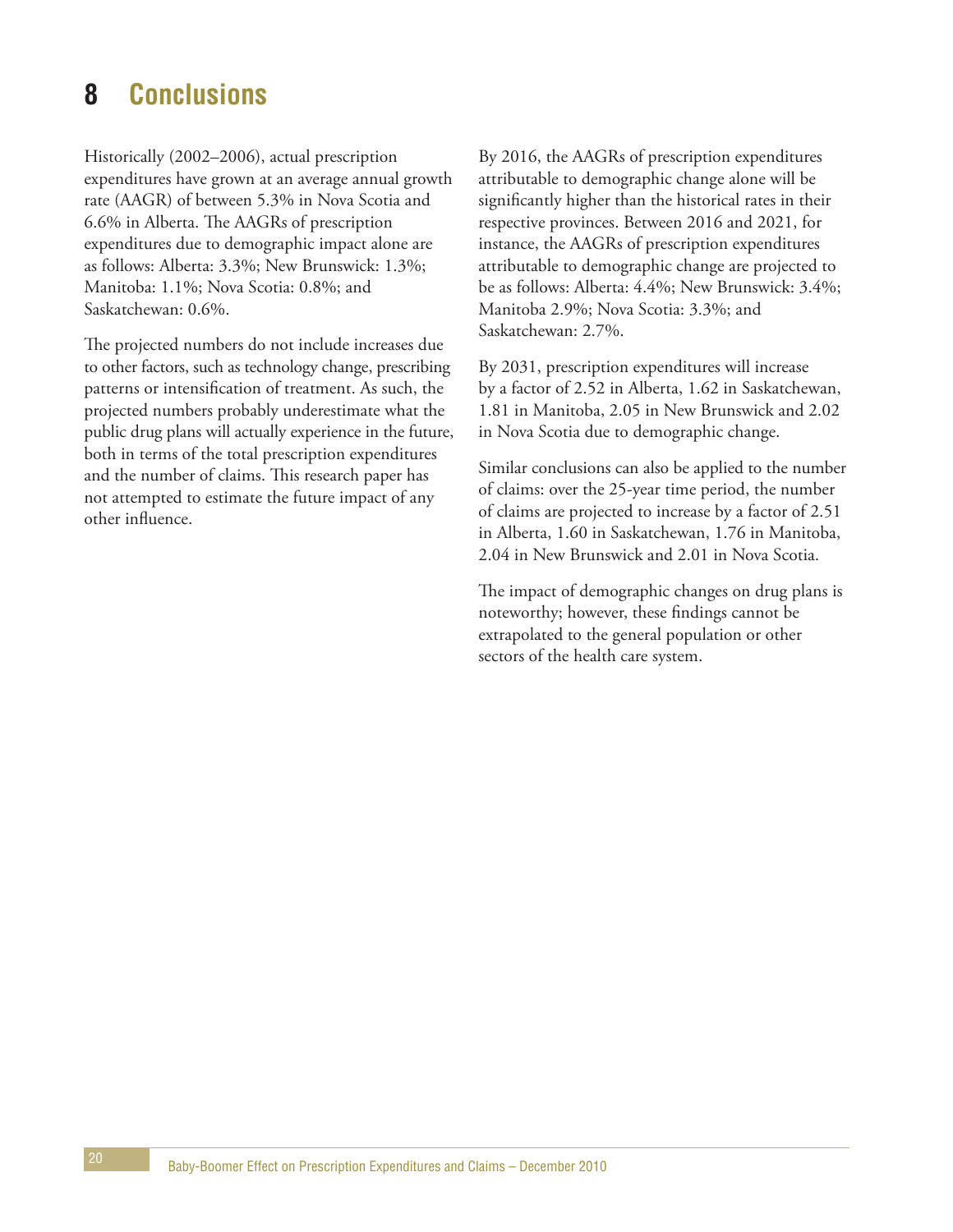# **9 Bibliography**

- CIHI. 2005. *Provincial and Territorial Government Health Expenditure by Age Group, Sex and Major Category: Recent and Future Growth Rates*. Canadian Institute for Health Information, Ottawa.
- CIHI. 2008. *Drug Expenditures in Canada 1985 to 2007*. Canadian Institute for Health Information, Ottawa.
- Denton FT, Gafni A, Spence BG. 2002. *Exploring the effects of population change on the costs of physician services*. Journal of Health Economics **21**: 781–803.
- Garrett M, Martini BA. 2007. *The Boomers Are Coming: A Total Cost of Care Model of the Impact of Population Ageing on the Cost of Chronic Conditions*. Disease Management **10**(2): 51–60.
- Statistics Canada. 2005. *Population Projections for Canada, Provinces and Territories, with Detailed Electronic Tables, 2005–2056*. Statistics Canada, Ottawa, Catalogue No. 91-520-SCB.
- Statistics Canada. 2006. *Demographic Estimates Compendium 2006*. Statistics Canada, Ottawa, Catalogue No. 91-213.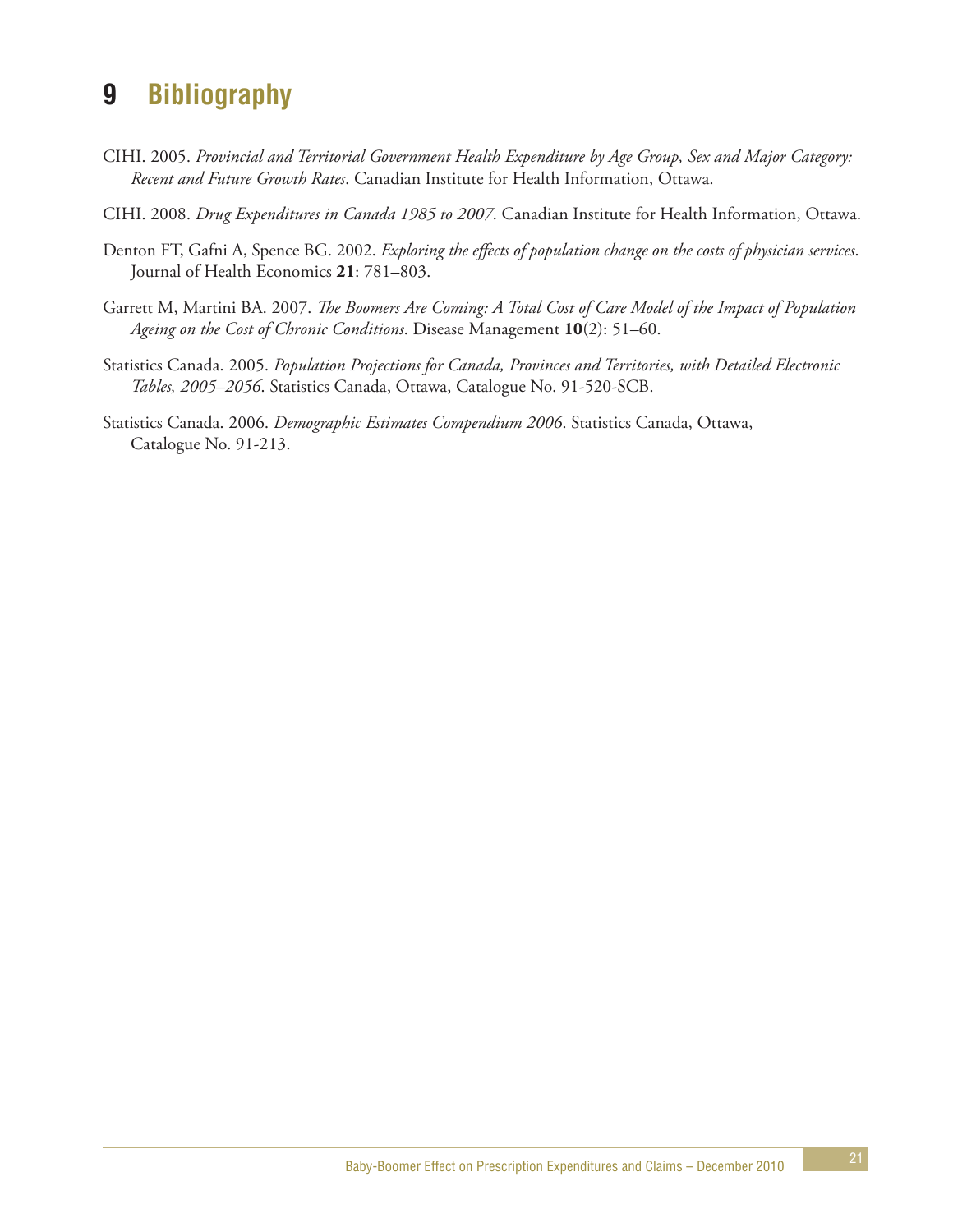# **Appendix 1: Methodology and Formulas**

### **A. Historical Analyses**

#### **i. Adjustment for Price Inflation:**

Constant Dollars *CY,J* = (Expenditures *CY,J*) x (CPI Adjustment Factor *CY,J*)

CPI Adjustment Factor *CY,J* = CPI *BY,J*/ CPI *CY,J*

where

CPI = Provincial Consumer Price Index *BY* = Base Year (2006) *CY* = Current Year *J* = Jurisdiction

#### **ii. Historical Calculations using 2006 per Beneficiary Costs/Claims**

Expenditures  $DI_{CV}^{S,A} = (ACB_{PV}^{S,A}) \times (Number of Benedicties_{CV}^{S,A})$ *CY S,A CY S,A BY*

where

DI = Demographic Impact ACB = Average Cost per Beneficiary  $S = Sex$ *A* = 5-year cohort for age categories  $\geq 65$  years up to 89 years, 90+ *BY* = Base Year (2006) *CY* = Current Year (2002 to 2006)

Number of Claims DI<sup>S,A</sup> = (ANCB<sup>S,A</sup>)  $\times$  (Number of Beneficiaries  ${}_{CY}^{S,A}$ ) *CY S,A CY S,A BY*

where

DI = Demographic Impact ANCB = Average Number of Claims per Beneficiary  $S = Sex$ *A* = 5-year cohort for age categories  $\geq 65$  years up to 89 years, 90+ *BY* = Base Year (2006) *CY* = Current Year (2002 to 2006)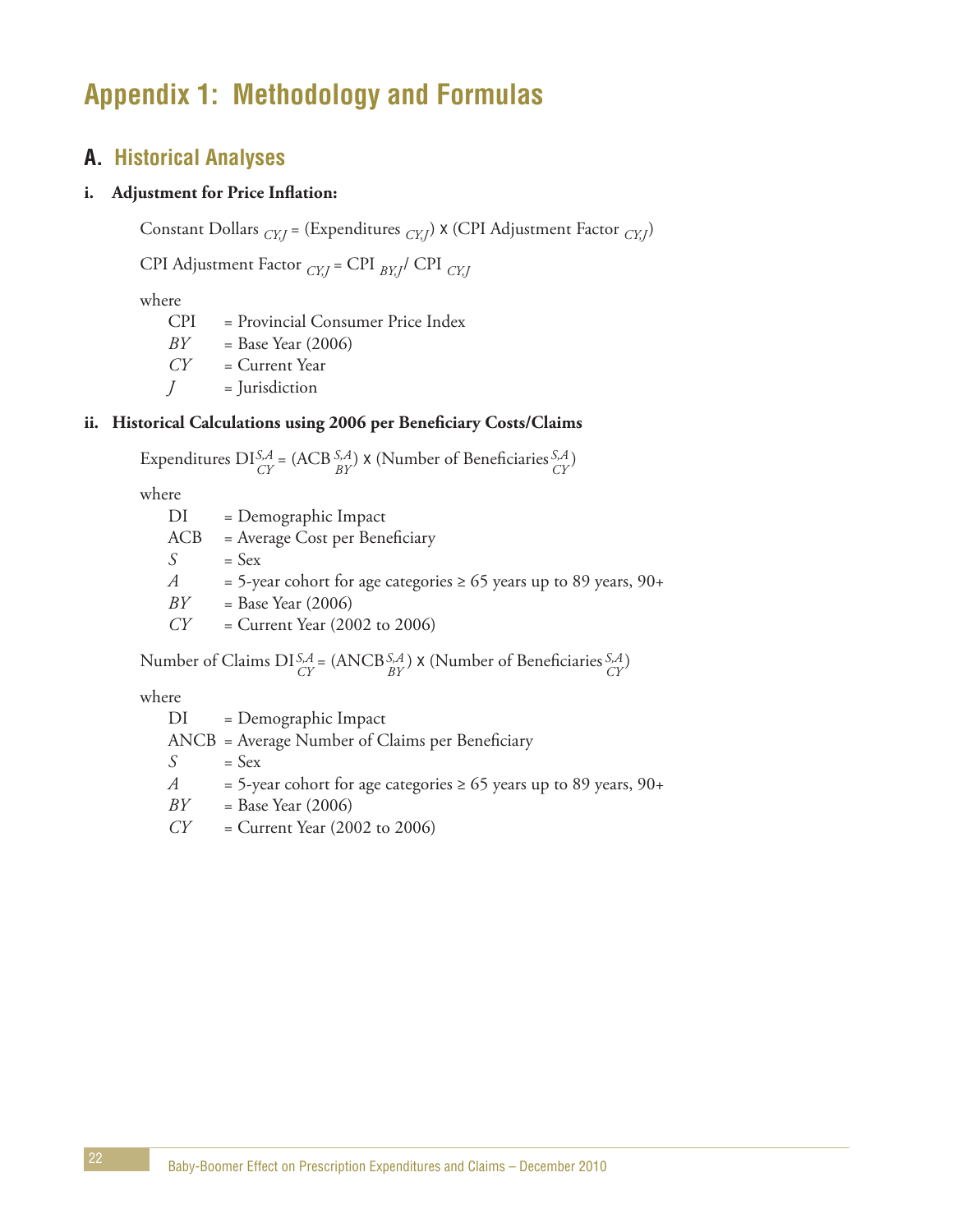# **B. Projected Year Analyses**

#### **i. Projected Expenditures**

Constant Dollar Expenditures  ${}_{p_{VI}}^{S,A}$  = ACB ${}_{p_{VI}}^{S,A}$  [(PR ${}_{q}^{S,A}$ ) x (Population  ${}_{p_{VI}}^{S,A}$ )] *PY,J S,A PY,J S,A J S,A BY,J*

where

ACB = Average Cost per Beneficiary PR = Median Participation Rate over last 3 years of NPDUIS data  $S = Sex$ *A* = 5-year cohort for age categories  $\geq 65$  years up to 89 years, 90+ *BY* = Base Year (2006)

*PY* = Projected Year

#### **ii. Projected Number of Claims**

Number of Claims  ${}_{\text{DVI}}^{S,A}$  = ANCB  ${}_{\text{DVI}}^{S,A}$  [(PR  ${}_{\text{A}}^{S,A}$ ) x (Population  ${}_{\text{DVI}}^{S,A}$ )] *PY,J S,A PY,J S,A J S,A BY,J*

where

ANCB = Average Number of Claims per Beneficiary

- PR = Median Participation Rate over last 3 years of NPDUIS data
- $S =$ Sex
- *A* = 5-year cohort for age categories  $\geq 65$  years up to 89 years, 90+

*BY* = Base Year (2006)

*PY* = Projected Year

### **C. General Analyses**

#### **i. Average Annual Growth Rate**

 $AAGR = (e[ln(value at end of period) - ln(value at beginning of period)]/(T-1)) - 1$ 

where

AAGR = Average Annual Growth Rate

 $e = 2.718$  which is the natural logarithm

T = Number of years in the period